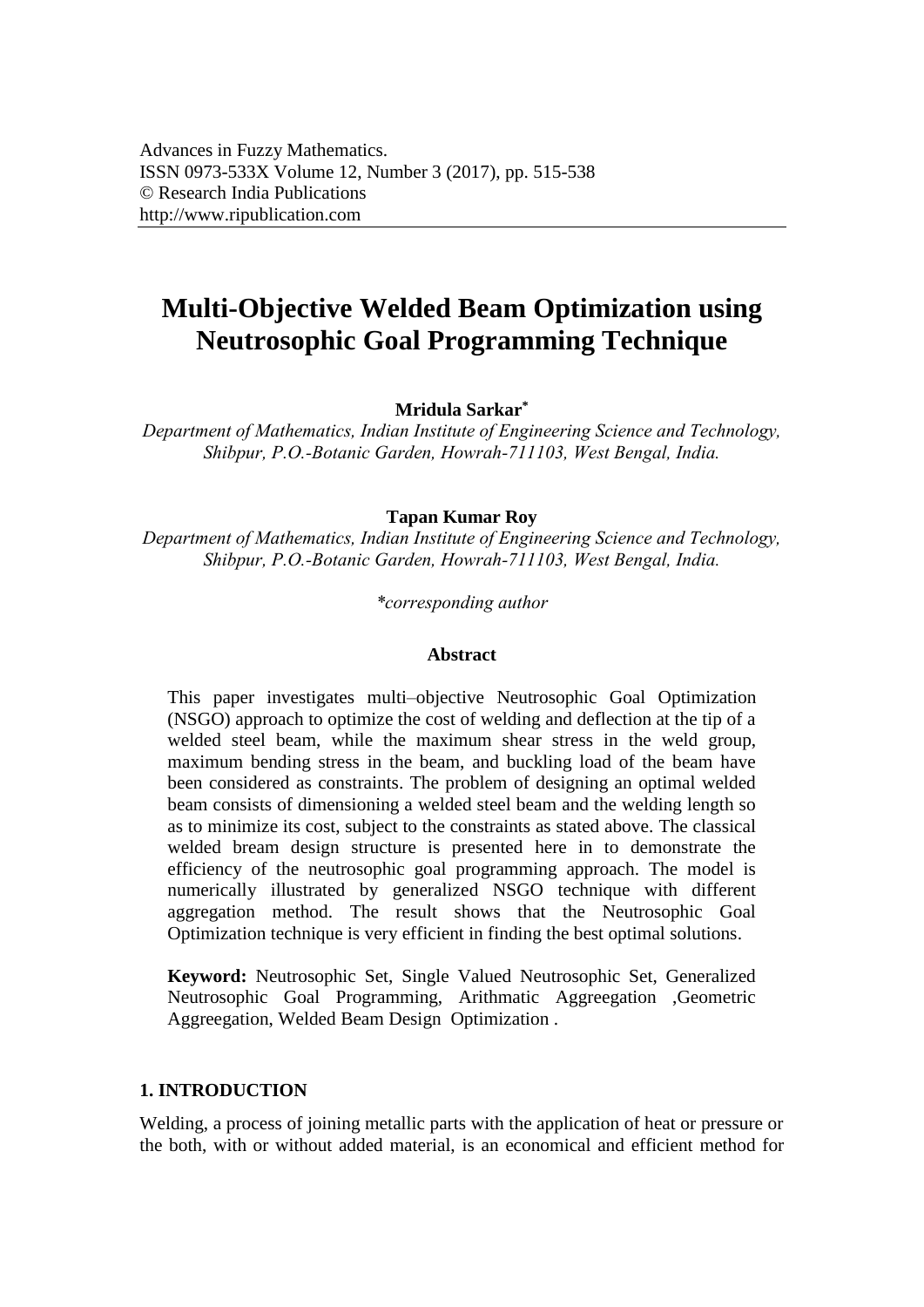obtaining permanent joints in the metallic parts. This welded joints are generally used as a substitute for riveted joint or can be used as an alternative method for casting or forging. The welding processes can broadly be classified into following two groups, the welding process that uses heat alone to join two metallic parts and the welding process that uses a combination of heat and pressure for joining (Bhandari. V. B). However, above all the design of welded beam should preferably be economical and durable one. Since decades, deterministic optimization has been widely used in practice for optimizing welded connection design. These include mathematical optimization algorithms (Ragsdell & Phillips 1976) such as APPROX (Griffith & Stewart's) successive linear approximation, DAVID (Davidon Fletcher Powell with a penalty function), SIMPLEX (Simplex method with a penalty function), and RANDOM (Richardson's random method) algorithms, GA-based methods (Deb 1991, Deb 2000, Coello 2000b, Coello 2008), particle swarm optimization (Reddy 2007), harmony search method (Lee & Geem 2005), and Big-Bang Big-Crunch (BB-BC) (O. Hasançebi, 2011) algorithm. SOPT (O. Hasançebi, 2012), subset simulation (Li 2010), improved harmony search algorithm (Mahadavi 2007), were other methods used to solve this problem. Recently a robust and reliable  $H\infty$  static output feedback (SOF) control for nonlinear systems (Yanling Wei 2016) and for continuous-time nonlinear stochastic systems (Yanling Wei 2016) with actuator fault in a descriptor system framework have been studied. All these deterministic optimizations aim to search the optimum solution under given constraints without consideration of uncertainties. So, while a deterministic optimization approach is unable to handle structural performances such as imprecise stresses and deflection etc. due to the presence of uncertainties, to get rid of such problem fuzzy (Zadeh, 1965), intuitionistic fuzzy (Atanassov,1986), Neutrosophic (Smarandache,1995) play great roles.

Traditionally structural design optimization is a well known concept and in many situations it is treated as single objective form, where the objective is known the weight or cost function. The extension of this is the optimization where one or more constraints are simultaneously satisfied next to the minimization of the weight or cost function. This does not always hold good in real world problems where multiple and conflicting objectives frequently exist. In this consequence a methodology known as multi-objective optimization (MOSO) is introduced

So to deal with different impreciseness such as stresses and deflection with multiple objective , we have been motivated to incorporate the concept of neutrosophic set in this problem, and have developed multi-objective neutrosophic optimization algorithm to optimize the optimum design.

Usually Intuitionistic fuzzy set, which is the generalization of fuzzy sets, considers both truth membership and falsity membership that can handle incomplete information excluding the indeterminate and inconsistent information while neutrosophic set can quantify indeterminacy explicitly by defining truth, indeterminacy and falsity membership function independently. Therefore, Wang et.al (2010) presented such set as single valued neutrosophic set (SVNS) as it comprised of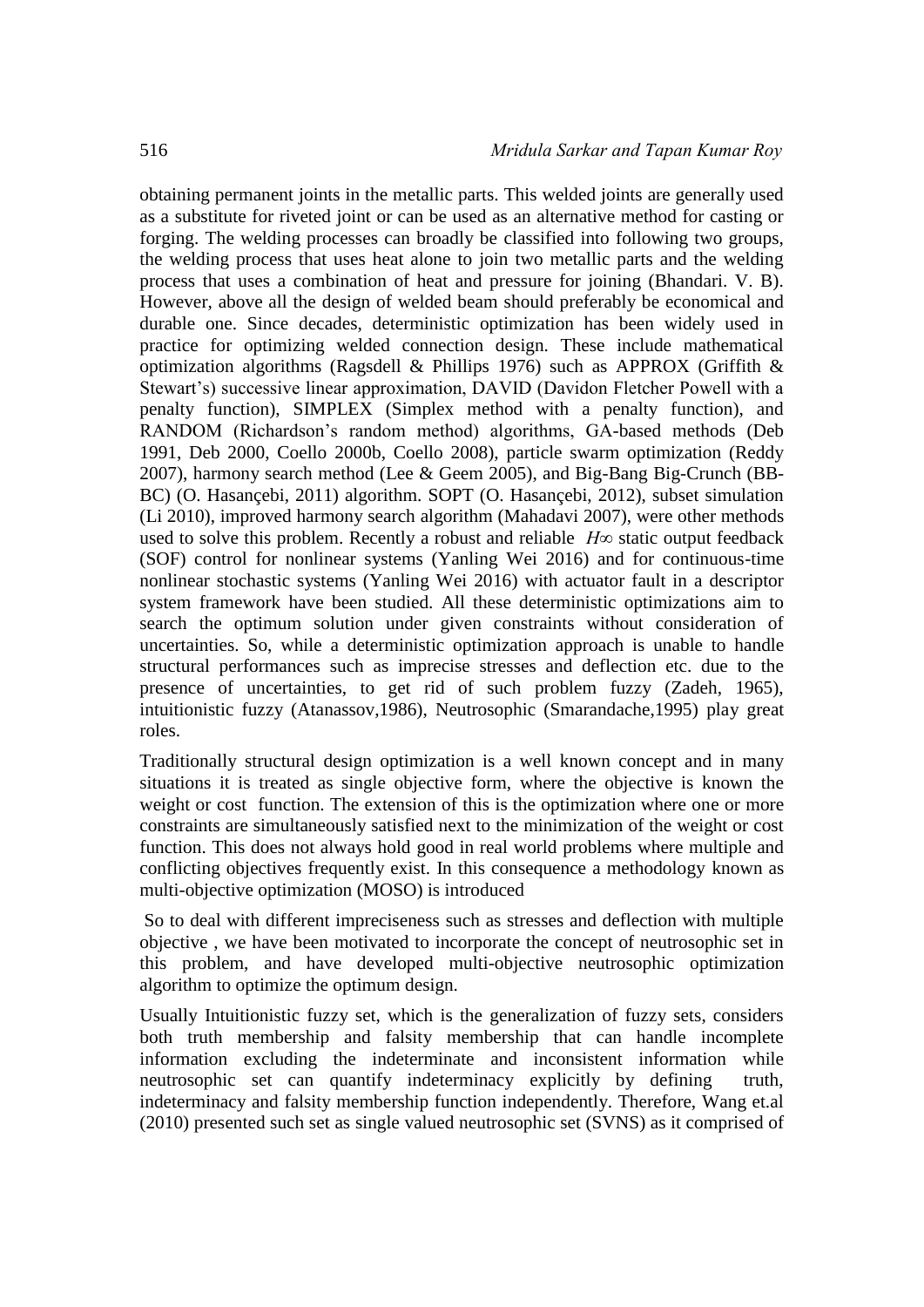generalized classic set, fuzzy set, interval valued fuzzy set, intuitionistic fuzzy set and Para-consistent set.

As application of SVNS optimization method is rare in welded beam design, hence it is used to minimize the cost of welding by considering shear stress, bending stress in the beam, the buckling load on the bar, the deflection of the beam as constraints. Therefore the result has been compared among three cited methods in each of which impreciseness has been considered completely in different way.

Moreover using above cited concept, a multi-objective neutrosophic optimization algorithm has been developed to optimize three bar truss design (Sarkar 2016), and to optimize riser design problem (Das 2015). In early 1961 Charnes and Cooper first introduced Goal programming problem for a linear model. Usually conflicting goal are presented in a multi-objective goal programming problem. Dey et al.(2015) used intuitionistic goal programming on nonlinear structural model.

However, the factors governing of former constraints are height and length of the welded beam, forces on the beam, moment of load about the centre of gravity of the weld group, polar moment of inertia of the weld group respectively. While, the second constraint considers forces on the beam, length and size of the weld, depth and width of the welded beam respectively. Third constraint includes height and width of the welded beam. Fourth constraints consists of height, length, depth and width of the welded beam. Lastly fifth constraint includes height of the welded beam. Besides, flexibility has been given in shear stress, bending stress and deflection only, hence all these parameters become imprecise in nature so that it can be considered as neutrosophic set to from truth, indeterminacy and falsity membership functions Ultimately, neutrosophic optimization technique has been applied on the basis of the cited membership functions and outcome of such process provides the minimum cost of welding ,minimum deflection for nonlinear welded beam design. The comparison of results shows difference between the optimum value when partially unknown information is fully considered or not. This is the first time NSGO technique is in application to multi-objective welded beam design. The present study investigates computational algorithm for solving multi-objective welded beam problem by single valued generalized NSGO technique. The results are compared numerically for different aggregation method of NSGO technique. From our numerical result, it has been seen that the best result obtained for geometric aggregation method for NSGO technique in the perspective of structural optimization technique.

#### **2. MULTI-OBJECTIVE STRUCTURAL MODEL**

In sizing optimization problems, the aim is to minimize multi objective function, usually the cost of the structure, deflection under certain behavioural constraints which are displacement or stresses. The design variables are most frequently chosen to be dimensions of the height, length, depth and width of the structures. Due to fabrications limitations the design variables are not continuous but discrete for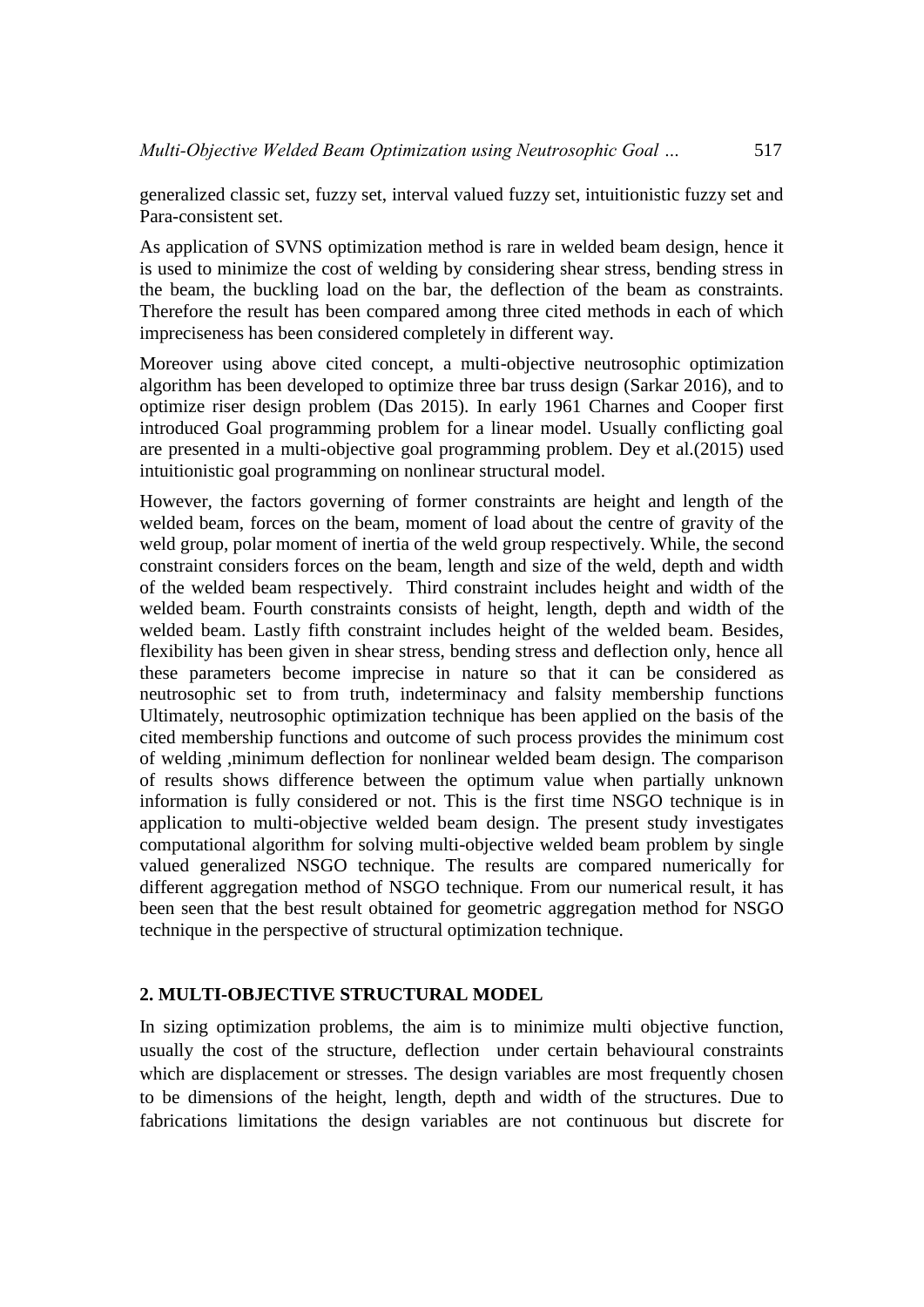belongingness of cross-sections to a certain set. A discrete structural optimization problem can be formulated in the following form

Minimize 
$$
C(X)
$$
  
\nMinimize  $\delta(X)$   
\nsubject to  $\sigma_i(X) \leq [\sigma_i(X)]$ ,  $i = 1, 2, \dots, m$   
\n $X_j \in R^d$ ,  $j = 1, 2, \dots, n$ 

where  $C(X)$ ,  $\delta(X)$  and  $\sigma_i(X)$  as represent cost function, deflection and the behavioural constraints respectively whereas  $\lfloor \sigma_i(X) \rfloor$  denotes the maximum allowable value , '*m*' and '*n*' are the number of constraints and design variables respectively. A given set of discrete value is expressed by  $R^d$  and in this paper objective functions are taken as

$$
C(X) = \sum_{t=1}^{T} c_t \prod_{n=1}^{m} x_n^{tn} \text{ and } \delta(X)
$$

and constraint are chosen to be stress of structures as follows

 $\sigma_i(A) \leq \sigma_i$  with allowable tolerance  $\sigma_i^0$  for  $i = 1, 2, ..., m$ 

Where  $c_i$  is the cost coefficient of t<sup>th</sup> side and  $x_n$  is the  $n^{th}$  design variable respectively, *m* is the number of structural element,  $\sigma_i$  and  $\sigma_i^0$  are the *i*<sup>th</sup> stress, allowable stress respectively..

#### **3. MATHEMATICAL PRELIMINARIES**

#### **3.1. Fuzzy Set**

Let  $X$  be a fixed set. A fuzzy set  $A$  set of  $X$  is an object having the form  $\tilde{A} = \{(x, T_A(x)) : x \in X\}$  where the function  $T_A : X \to [0,1]$  defined the truth membership of the element  $x \in X$  to the set  $A$ .

#### **3.2. Intuitionistic Fuzzy Set**

Let a set X be fixed. An intuitionistic fuzzy set or IFS  $\tilde{A}^i$  in X is an object of the Let a set *X* be fixed. An intuitionistic fuzzy set or IFS  $\tilde{A}^i$  in *X* is an object of the form  $\tilde{A}^i = \{< X, T_A(x), F_A(x)>\big| x \in X\}$  where  $T_A: X \to [0,1]$  and  $F_A: X \to [0,1]$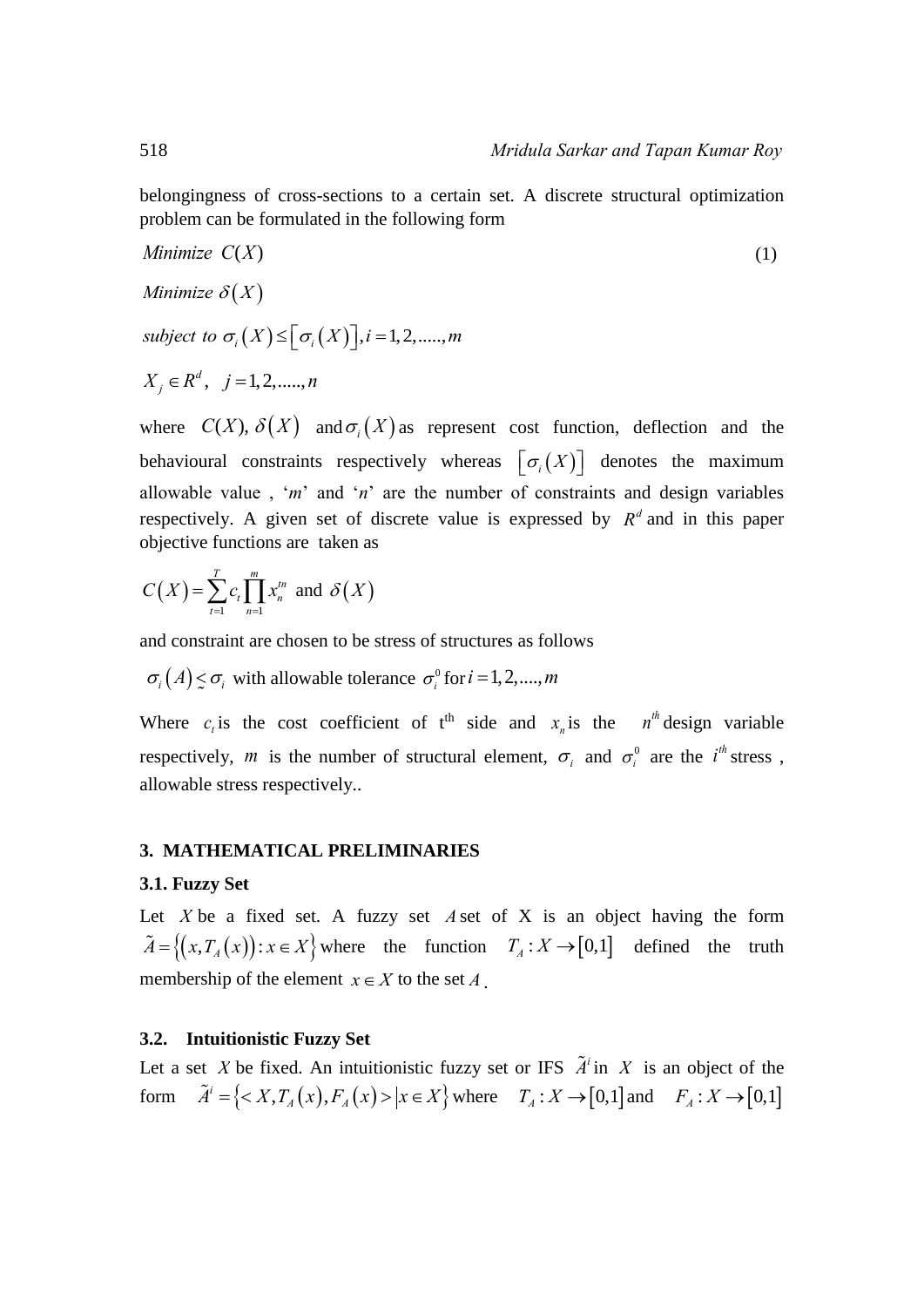define the truth membership and falsity membership respectively,for every element of  $x \in X$ ,  $0 \le T_A(x) + F_A(x) \le 1$ .

# **3.3. Neutrosophic Set**

Let a set X be a space of points (objects) and  $x \in X$ . A neutrosophic set  $\tilde{A}^n$  in X is defined by a truth membership function  $T_A(x)$ , an indeterminacy-membership function  $I_A(x)$  and a falsity membership function  $F_A(x)$  and having the form function  $I_A(x)$  and a falsity membership function  $F_A(x)$  and having the form  $\tilde{A}^n = \{ \langle x, T_A(x), I_A(x), F_A(x) \rangle | x \in X \}$ .  $T_A(x)$ ,  $I_A(x)$  and  $F_A(x)$  are real standard or non-standard subsets of  $]0^-,1^+[$ . That is

 $T_{4}(x)$ :  $X \rightarrow 0^{-}$ ,  $1^{+}$ [  $I_{4}(x): X \rightarrow 0^{-}, 1^{+}$  $F_{4}(x)$ :  $X \rightarrow 0^{-}$ , 1<sup>+</sup>[

There is no restriction  $T_A(x)$ ,  $I_A(x)$  and  $F_A(x)$  so There is no restriction on the sum<br>  $0^- \le \sup T_A(x) \le \sup I_A(x) \le \sup F_A(x) \le 3^+$ .

# **3.4. Single Valued Neutrosophic Set**

Let a set *X* be the universe of discourse. A single valued neutrosophic set  $\tilde{A}^n$  over *X* is an object having the form  $\tilde{A}^n = \{ \langle x, T_A(x), I_A(x), F_A(x) \rangle | x \in X \}$  where Let a set *X* be the universe of discourse. A single valued neutrosophic set  $A^n$  over <br>*X* is an object having the form  $\tilde{A}^n = \{ \langle x, T_A(x), I_A(x), F_A(x) \rangle | x \in X \}$  where *T<sub>A</sub>*:  $X \to [0,1], I_A : X \to [0,1]$  and  $F_A : X \to [0,1]$  with  $0 \le T_A(x) + T_A(x) + F_A(x) \le 3$ for all  $x \in X$ .

# **3.4. Single Valued Generalized Neutrosophic Set**

Let a set X be the universe of discourse. A single valued neutrosophic set  $\tilde{A}^n$  over Let a set X be the universe of discourse. A single valued neutrosophic set  $\tilde{A}^n$  over X is an object having the form  $\tilde{A}^n = \{ \langle x, T_A(x), I_A(x), F_A(x) \rangle | x \in X \}$  where X is an object having the form<br> $T_A: X \to [0, w_1], I_A: X \to [0, w_2]$  and  $F_A: X \to [0, w_3]$  with  $T_A: X \to [0, w_1], I_A: X \to [0, w_2]$  and<br>  $0 \le T_A(x) + I_A(x) + F_A(x) \le w_1 + w_2 + w_3$  where  $w_1, w_2, w_3 \in [0,1]$  for all  $x \in X$ .

#### **3.5. Complement of Neutrosophic Set**

Complement of a single valued neutrosophic set A is denoted by  $c(A)$  and is defined

$$
T_{c(A)}(x) = F_A(x)
$$
  
by  $I_{c(A)}(x) = 1 - F_A(x)$   
 $F_{c(A)}(x) = T_A(x)$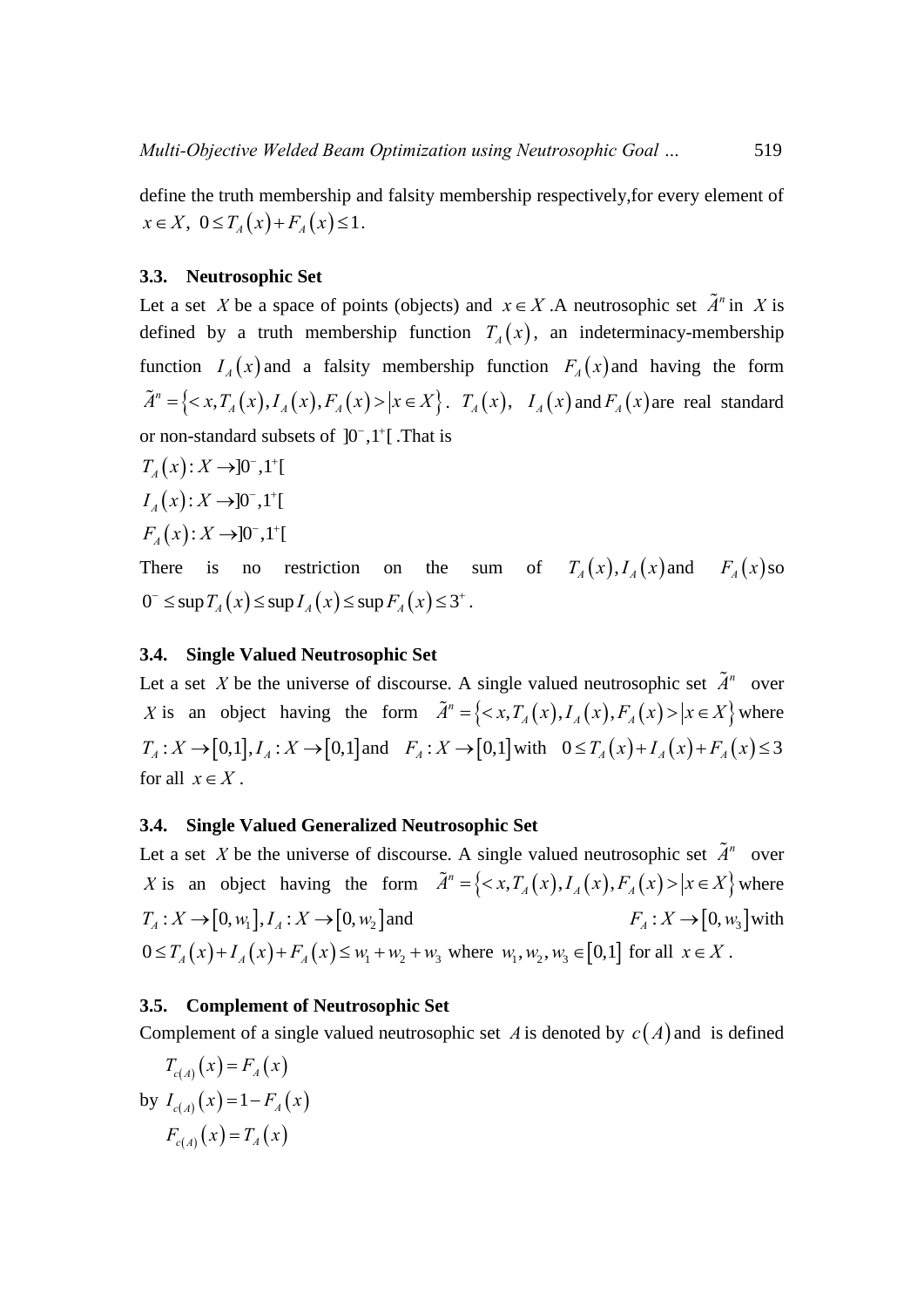#### **3.6. Union of Neutrosophic Sets**

The union of two single valued neutrosophic sets  $A$  and  $B$  is a single valued neutrosophic set C, written as  $C = A \cup B$ , whose truth membership, indeterminacymembership and falsity-membership functions are given by meutrosophic set *C*, written as *C* = *A*<br>membership and falsity-membership fi<br> $T_{c(A)}(x) = \max(T_A(x), T_B(x))$ 

$$
T_{c(A)}(x) = \max(T_A(x), T_B(x))
$$
  
\n
$$
I_{c(A)}(x) = \max(I_A(x), I_B(x))
$$
  
\n
$$
F_{c(A)}(x) = \min(F_A(x), F_B(x)) \text{ for all } x \in X
$$

#### **3.7. Intersection of Neutrosophic Sets**

The intersection of two single valued neutrosophic sets  $A$  and  $B$  is a single valued neutrosophic set C, written as  $C = A \cap B$ , whose truth membership, indeterminacymembership and falsity-membership functions are given by meutrosophic set *C*, written as *C* = *i*<br>membership and falsity-membership f<br> $T_{c(A)}(x) = \min(T_A(x), T_B(x))$ 

$$
T_{c(A)}(x) = \min(T_A(x), T_B(x))
$$
  
\n
$$
I_{c(A)}(x) = \min(I_A(x), I_B(x))
$$
  
\n
$$
F_{c(A)}(x) = \max(F_A(x), F_B(x)) \text{ for all } x \in X
$$

#### **4. MATHEMATICAL ANALYSIS**

# **4.1.Neutrosophic Goal Programming**

Goal programming can be written as

Find 
$$
x = (x_1, x_2, ..., x_n)^T
$$

to achieve:

 $z_i = t_i$ ,  $i = 1, 2, \dots, k$ 

Subject to  $x \in X$  where  $t_i$  are scalars and represent the target achievement levels of the objective functions that the decision maker wishes to attain provided, *X* is feasible set of constraints.

The nonlinear goal programming problem can be written as

$$
Fin x = (x_1, x_2, ..., x_n)^T
$$

So as to

*Minimize*  $z_i$  with target value  $t_i$ , acceptance tolerance  $a_i$ , indeterminacy tolerance  $d_i$ rejection tolerance  $c_i$ 

$$
x \in X
$$
  
 
$$
g_i(x) \le b_i, \quad i = 1, 2, \dots, m
$$

 $x_i \geq 0$ ,  $i = 1, 2, \dots, n$  with truth-membership, indeterminacy-membership and falsitymembership functions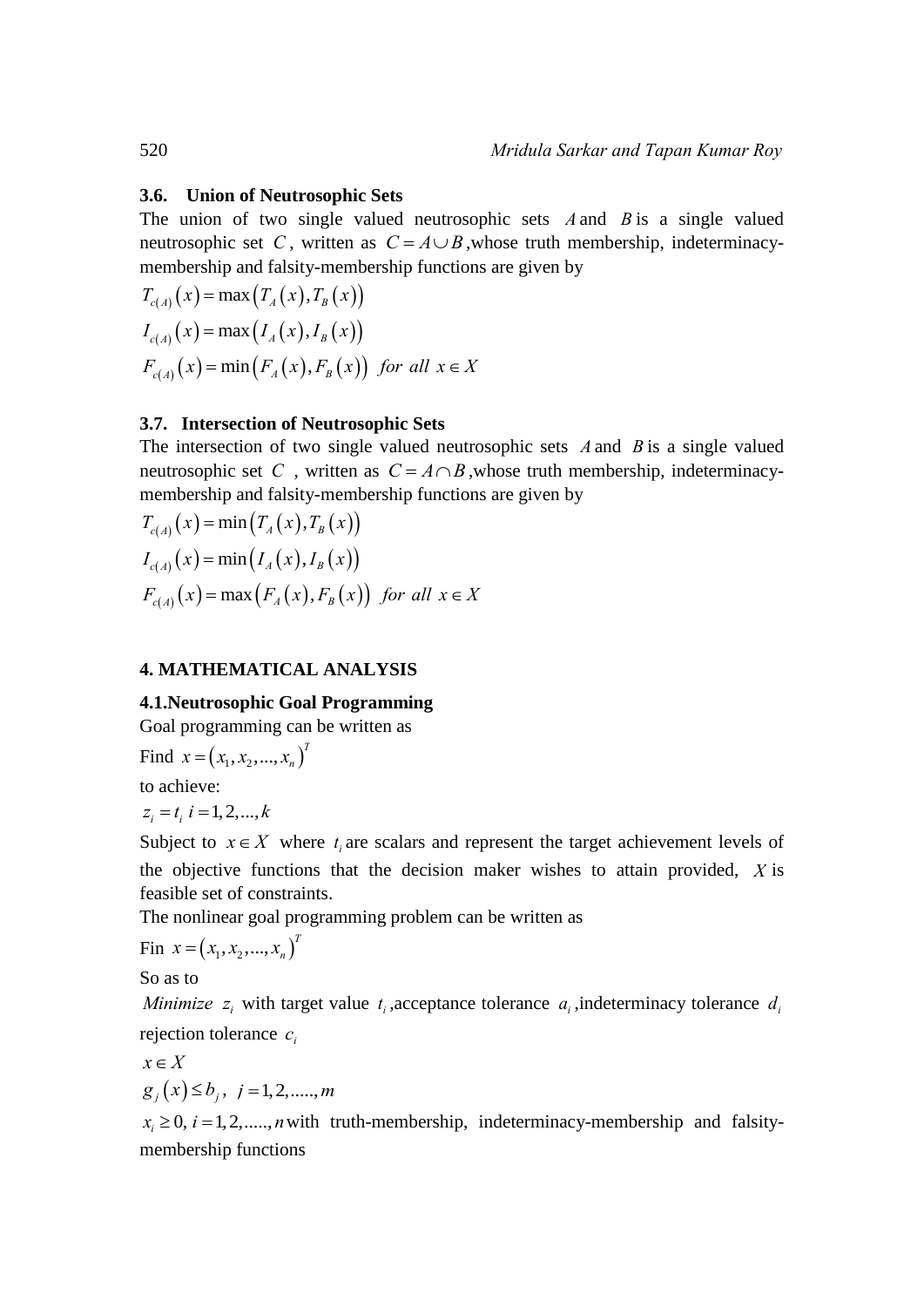$$
T_i^1(z_i) = \begin{cases} \frac{1}{t_i + a_i - z_i} & \text{if } z_i \le t_i \\ \frac{a_i}{a_i} & \text{if } t_i \le z_i \le t_i + a_i \\ 0 & \text{if } z_i \ge t_i + a_i \end{cases}
$$

$$
I_i^1(z_i) = \begin{cases} 0 & \text{if } z_i \le t_i \\ \frac{z_i - t_i}{d_i} & \text{if } t_i \le z_i \le t_i + a_i \\ \frac{t_i + a_i - z_i}{a_i - d_i} & \text{if } t_i + d_i \le z_i \le t_i + a_i \\ 0 & \text{if } z_i \ge t_i + a_i \\ 0 & \text{if } z_i \ge t_i + a_i \end{cases}
$$

$$
F_i^1(z_i) = \begin{cases} 0 & \text{if } z_i \le t_i \\ \frac{z_i - t_i}{c_i} & \text{if } t_i \le z_i \le t_i + c_i \\ 1 & \text{if } z_i \ge t_i + c_i \end{cases}
$$

To maximize the degree of acceptance and indeterminacy of nonlinear goal programming (NGP) objectives and constraints also to minimize degree of rejection

of of NGP objectives and constraints,  
\nMaximize 
$$
T_{z_i}(z_i)
$$
,  $i = 1, 2, ..., k$   
\nMaximize  $I_{z_i}(z_i)$ ,  $i = 1, 2, ..., k$   
\nMinimize  $F_{z_i}(z_i)$ ,  $i = 1, 2, ..., k$   
\nSubject to  
\n $0 \le T_{z_i}(z_i) + I_{z_i}(z_i) + F_{z_i}(z_i) \le 3$ ,  $i = 1, 2, ..., k$   
\n $T_{z_i}(z_i) \ge 0, I_{z_i}(z_i) \ge 0, F_{z_i}(z_i) I = 1, 2, ..., k$   
\n $T_{z_i}(z_i) \ge I_{z_i}(z_i)$ ,  $I = 1, 2, ..., k$   
\n $T_{z_i}(z_i) \ge F_{z_i}(z_i)$ ,  $i = 1, 2, ..., k$   
\n $g_j(x) \le b_j$ ,  $j = 1, 2, ..., m$   
\n $x_i \ge 0$ ,  $i = 1, 2, ..., n$   
\nwhere  $T_{z_i}(z_i)$ ,  $I_{z_i}(z_i)$  and  $F_{z_i}(z_i)$  are truth membership function indeterminacy

*i i i*  $F_{z_i}$   $(z_i$ membership function ,falsity membership function of neutrosophic decision set respectively.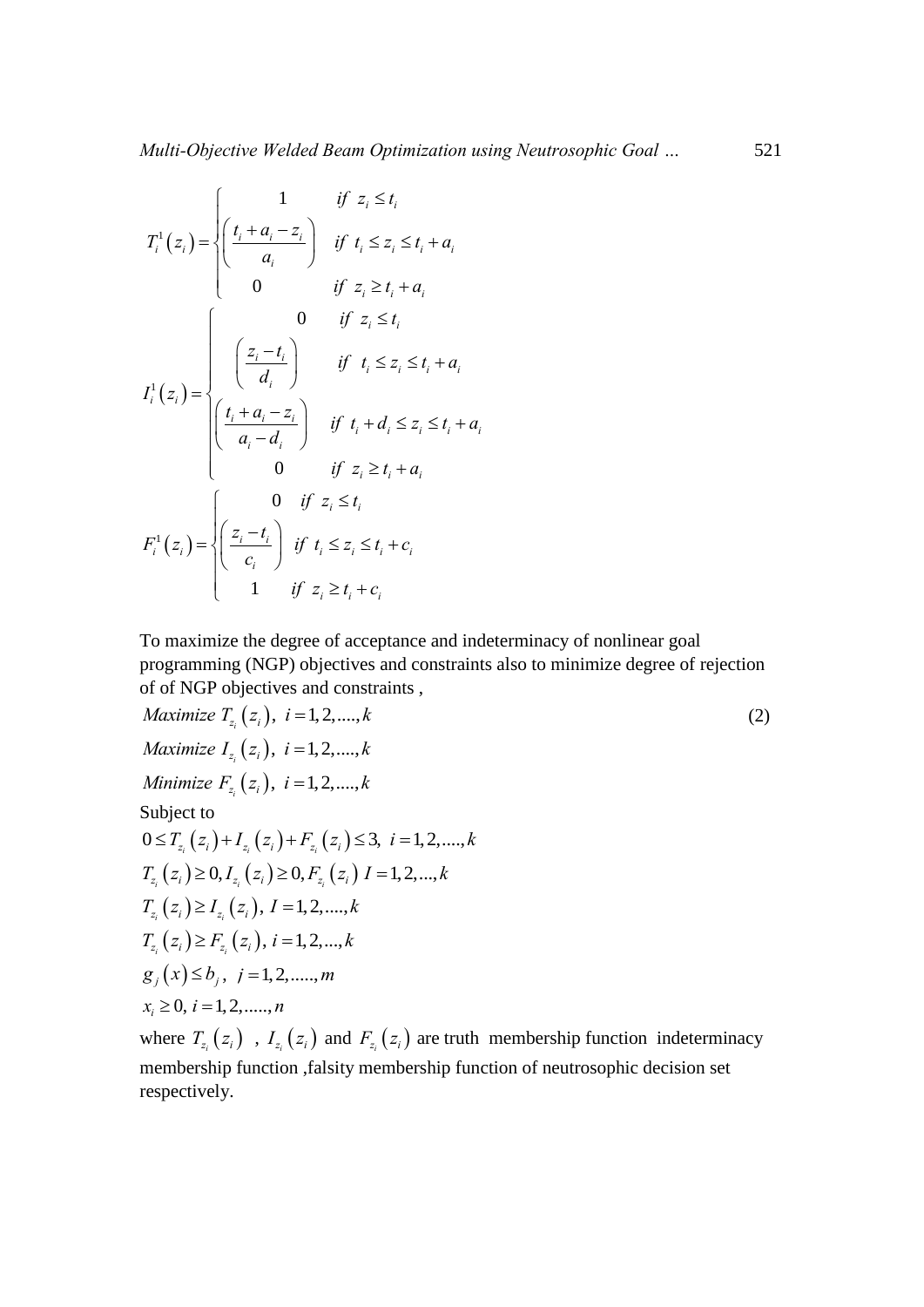Now the neutrosophic goal programming (NGP) in model (2) can be represented by crisp programming model using truth membership, indeterminacy membership,and falsity membership functions as

 $Maximize \alpha, Maximize \gamma, Minimize \beta$ 

 $T_{z_i}(z_i) \ge \alpha, i = 1, 2, ..., k$  $I_{z_i}(z_i) \ge \gamma, i = 1, 2, ..., k$  $F_{z_i}(z_i) \leq \beta, i = 1, 2, ..., k$  $z_i \le t_i, i = 1,2,......,k$  $0 \leq \alpha + \beta + \gamma \leq 3$ ;  $\alpha, \gamma \ge 0, \beta \le 1;$ <br> $g_i(x) \le b_i, j = 1,2,......, m$  $x_i \geq 0, i = 1,2,...,n$ 

#### **4.2.Generalized Neutrosophic Goal Programming**

The generalized neutrosophic goal programming can be formulated as The generalized neutrosophic goal programming can be formulated as *Maximize T*<sub> $z_i$ </sub> ( $z_i$ ),  $i = 1, 2, ..., k$  (3) *Maximize*  $I_{z_i}(z_i)$ ,  $i = 1, 2, ..., k$ <br>*Maximize*  $I_{z_i}(z_i)$ ,  $i = 1, 2, ..., k$ *Maximize*  $I_{z_i}(z_i)$ ,  $i = 1,2,...,k$ <br>*Minimize*  $F_{z_i}(z_i)$ ,  $i = 1,2,...,k$ Subject to *Minimize*  $F_{z_i}(z_i)$ ,  $i = 1,2,...,k$ <br>
Subject to<br>  $0 \le T_{z_i}(z_i) + I_{z_i}(z_i) + F_{z_i}(z_i) \le w_1 + w_2 + w_3$ ,  $i = 1,2,...,k$ the time  $T_{z_i}(z_i)$ ,  $i = 1, 2, ..., n$ <br>  $\Delta$ <br>  $\Delta T_{z_i}(z_i) + I_{z_i}(z_i) + F_{z_i}(z_i) \leq w_1 + w_2 + w_3, i = 1, 2, ..., k$ <br>  $T_{z_i}(z_i) \geq 0, I_{z_i}(z_i) \geq 0, F_{z_i}(z_i) \geq 1, 2, ..., k$  $\frac{i}{i}$  *i i j*  $\frac{2i}{i}$  *i i j*  $\frac{2i}{i}$  $0 \le T_{z_i}(z_i) + I_{z_i}(z_i) + F_{z_i}(z_i) \le W_1 + W_2 + W_3, i =$ <br>  $T_{z_i}(z_i) \ge 0, I_{z_i}(z_i) \ge 0, F_{z_i}(z_i) \ge 1,2,...,k$ <br>  $T_{z_i}(z_i) \ge I_{z_i}(z_i), I = 1,2,...,k$  $\sum_{i}$   $\binom{2}{i}$   $\leq$   $I_{z_i}$   $\binom{3}{i}$  $T_{z_i}(z_i) \ge I_{z_i}(z_i), I = 1,2,...,k$ <br>  $T_{z_i}(z_i) \ge F_{z_i}(z_i), i = 1,2,...,k$  $T_{z_i}(z_i) \geq F_{z_i}(z_i), i = 1, 2, ..., k$  $0 \leq w_1 + w_2 + w_3 \leq 3$  $w_1, w_2, w_3 \in [0,1]$  $g_i(x) \leq b_i$ ,  $j = 1, 2, \dots, m$  $x_i \geq 0, i = 1, 2, \dots, n$ Equivalently  $Maximize \alpha, Maximize \gamma, Minimize \beta$  (4)  $T_{z_i}(z_i) \ge \alpha, i = 1, 2, ..., k$  $I_{z_i}(z_i) \ge \gamma, i = 1, 2, ..., k$  $F_{z_i}(z_i) \leq \beta, i = 1, 2, ..., k$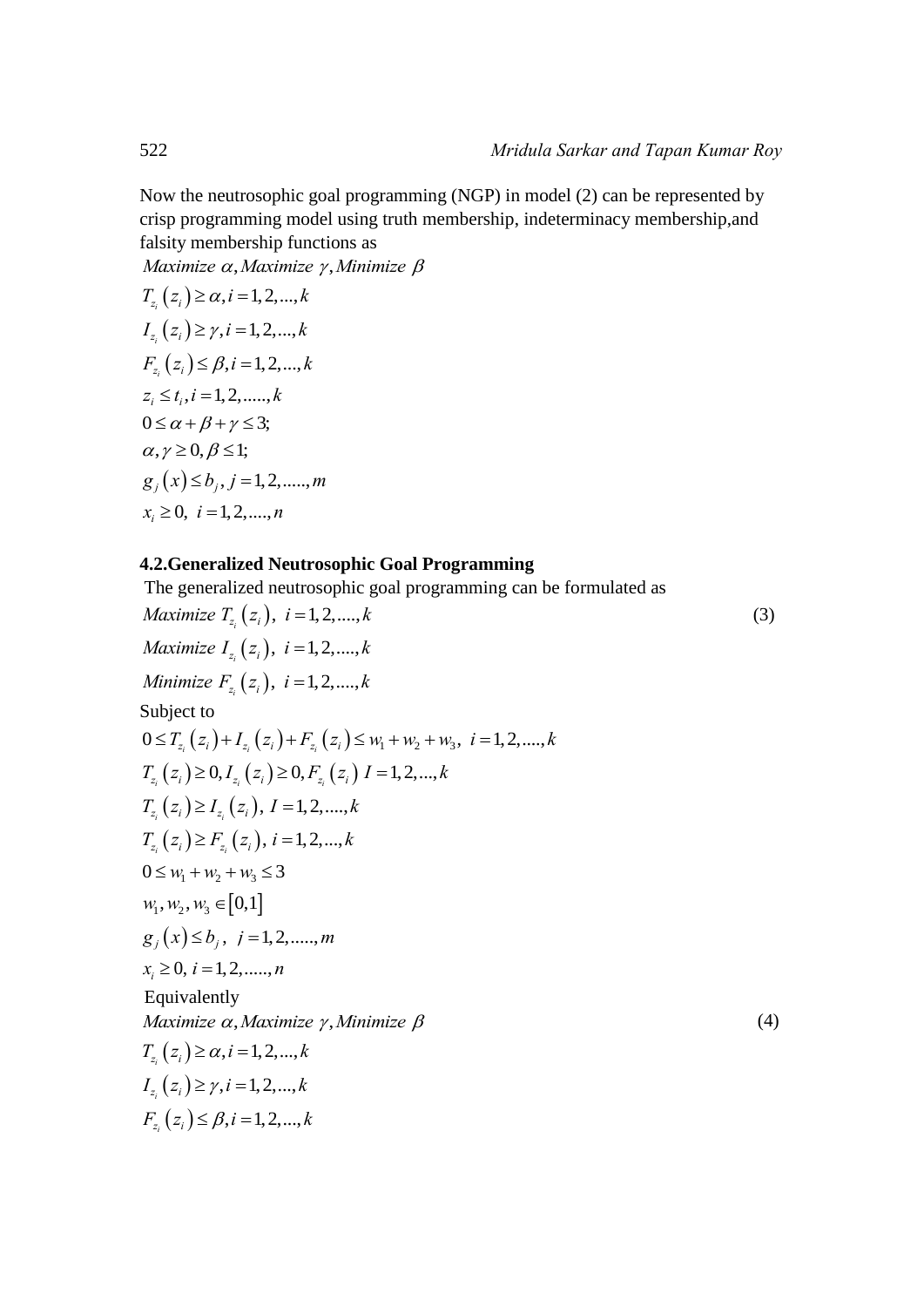$$
z_{i} \leq t_{i}, i = 1, 2, \dots, k
$$
  
\n
$$
0 \leq \alpha + \beta + \gamma \leq w_{1} + w_{2} + w_{3};
$$
  
\n
$$
\alpha \in [0, w_{1}], \gamma \in [0, w_{2}], \beta \in [0, w_{3}];
$$
  
\n
$$
w_{i} \in [0, 1], w_{2} \in [0, 1], w_{3} \in [0, 1];
$$
  
\n
$$
0 \leq w_{i} + w_{2} + w_{3} \leq 3;
$$
  
\n
$$
g_{j}(x) \leq b_{j}, j = 1, 2, \dots, m
$$
  
\nEquivalently  
\nMaximize  $\alpha$ , Maximize  $\gamma$ , Minimize  $\beta$   
\n
$$
z_{i} \leq t_{i} + a_{i} \left( 1 - \frac{\alpha}{w_{i}} \right), i = 1, 2, \dots, k
$$
  
\n
$$
z_{i} \geq t_{i} + \frac{d_{i}}{w_{2}} \gamma, i = 1, 2, \dots, k
$$
  
\n
$$
z_{i} \leq t_{i} + a_{i} - \frac{\gamma}{w_{2}} (a_{i} - d_{i}), i = 1, 2, \dots, k
$$
  
\n
$$
z_{i} \leq t_{i} + \frac{c_{i}}{w_{3}} \beta, i = 1, 2, \dots, k
$$
  
\n
$$
z_{i} \leq t_{i}, i = 1, 2, \dots, k
$$
  
\n
$$
0 \leq \alpha + \beta + \gamma \leq w_{1} + w_{2} + w_{3};
$$
  
\n
$$
\alpha \in [0, w_{1}], \gamma \in [0, w_{2}], \beta \in [0, w_{3}];
$$
  
\n
$$
w_{1} \in [0, 1], w_{2} \in [0, 1], w_{3} \in [0, 1];
$$
  
\n
$$
0 \leq w_{1} + w_{2} + w_{3} \leq 3;
$$

 $(5)$ 

With the help of generalized truth, indeterminacy, falsity membership function the generalized neutrosophic goal programming based on arithmetic aggregation operator

can be formulated as  
\nMinimize 
$$
\left\{ \frac{(1-\alpha)+\beta+(1-\gamma)}{3} \right\}
$$
 (6)

Subjected to same constraints as (5)

With the help of generalized truth, indeterminacy, falsity membership function the generalized neutrosophic goal programming based on geometric aggregation operator can be formulated as

can be formulated as  
*Minimize* 
$$
\sqrt[3]{(1-\alpha)\beta(1-\gamma)}
$$
 (7)

Subjected to same constraints as (5)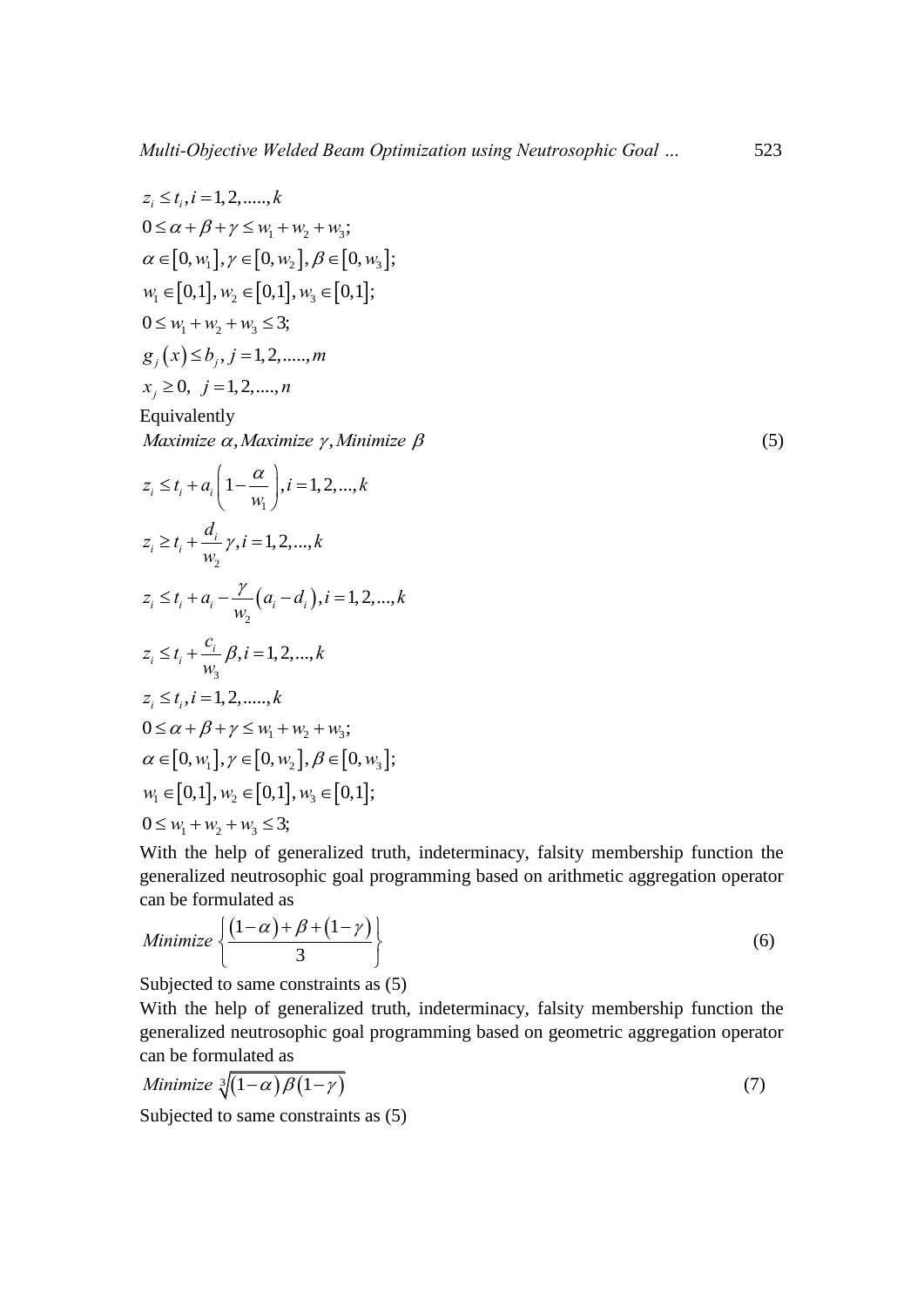Now this non-linear programming problem (5 or 6 or 7) can be easily solved by an appropriate mathematical programming to give solution of multi-objective non-linear programming problem (1) by generalized neutrosophic goal optimization approach.

# **5. SOLUTION OF MULTI-OBJECTIVE WELDED BEAM OPTIMIZATION PROBLEM (MOWBP) BY GENERALIZED NEUTROSOPHIC GOAL OPTIMIZATION TECHNIQUE**

The multi-objective neutrosophic fuzzy structural model can be expressed as

*Minimize*  $C(X)$  with target value  $C_0$ , truth tolerance  $a_C$ , indeterminacy tolerance  $d_c$  and rejection tolerance  $c_c$ (8)

*minimize*  $\delta(X)$  with target value  $\delta_0$  , truth tolerance  $a_{\delta_0}$  , indeterminacy tolerance  $d_{\delta_0}$  and rejection tolerance  $c_{\delta_0}$ 

*subject to*  $\sigma(X) \leq [\sigma]$ 

 $x_i^{\min} \leq x_i \leq x_i^{\max}$ 

where  $X = [x_1, x_2, ..., x_n]^T$  are the design variables, n is the group number of design variables for the welded beam design.

To solve this problem we first calculate truth ,indeterminacy and falsity membership<br>function of objective as follows<br> $\begin{cases}\nw_1 & \text{if } C(X) \leq C_0\n\end{cases}$ 

function of objective as follows  
\n
$$
T_c^{w_1}(C(X)) = \begin{cases} w_1 & \text{if } C(X) \leq C_0 \\ w_1 \left( \frac{C_0 + a_C - C(X)}{a_C} \right) & \text{if } C_0 \leq C(X) \leq C_0 + a_C \\ 0 & \text{if } C(X) \geq C_0 + a_C \end{cases}
$$
\n
$$
I_{C(X)}^{w_2}(C(X)) = \begin{cases} 0 & \text{if } C(X) \leq C_0 \\ w_2 \left( \frac{C(X) - C_0}{d_C} \right) & \text{if } C_0 \leq C(X) \leq C_0 + a_C \\ w_2 \left( \frac{C_0 + a_C - C(X)}{a_C - d_C} \right) & \text{if } C_0 + d_C \leq C(X) \leq C_0 + a_C \\ 0 & \text{if } C(X) \geq C_0 + a_C \end{cases}
$$

where  $d_c = \frac{w_1}{w_2}$  $c = w_1 + w_2$  $\mathcal{C}$   $\mathcal{C}$  $d_C = \frac{w_1}{w_1 + w_2}$  $a_C \quad c_C$  $=$  $\overline{+}$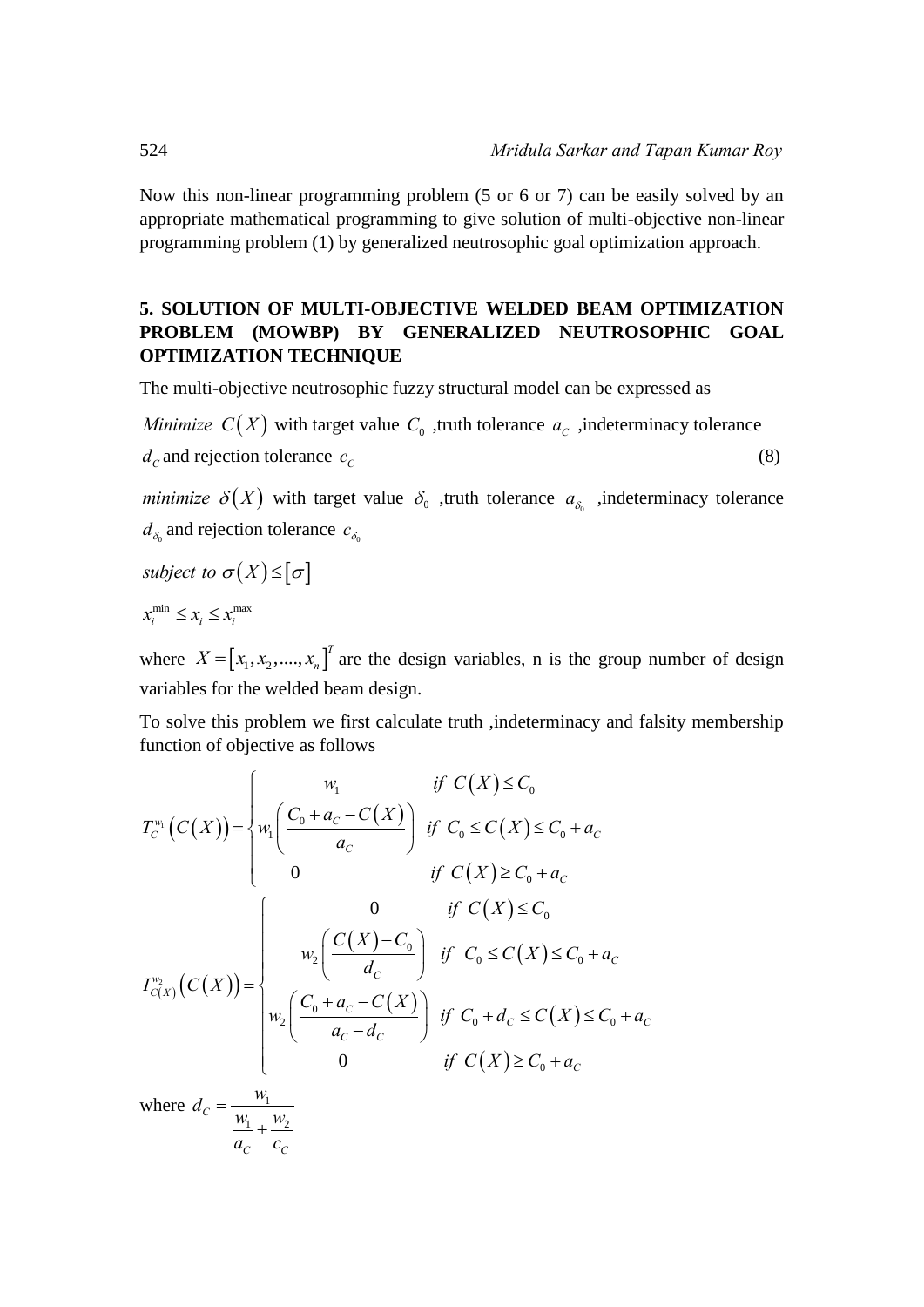Multi-Objective Welded Beam Optimization using Neutrosophic Go

\n
$$
F_{c(X)}^{w_3}\left(C(X)\right) = \begin{cases} 0 & \text{if } C(X) \leq C_0 \\ w_3 \left(\frac{C(X) - C_0}{c_C}\right) & \text{if } C_0 \leq C(X) \leq C_0 + c_C \\ w_3 & \text{if } C(X) \geq C_0 + c_C \end{cases}
$$

And

And  
\n
$$
T_{\delta(X)}^{w_1}(\delta(X)) = \begin{cases} w_1 & \text{if } C(X) \ge C_0 + c_C \\ w_1 \left( \frac{\delta_0 + a_{\delta_0} - \delta(X)}{a_{\delta_0}} \right) & \text{if } \delta_0 \le \delta(X) \le \delta_0 + a_{\delta_0} \end{cases}
$$
\n
$$
T_{\delta(X)}^{w_1}(\delta(X)) = \begin{cases} 0 & \text{if } \delta(X) \ge \delta_0 + a_{\delta_0} \\ w_2 \left( \frac{\delta(X) - \delta_0}{d_{\delta}} \right) & \text{if } \delta_0 \le \delta(X) \le \delta_0 + a_{\delta} \end{cases}
$$
\n
$$
T_{\delta(X)}^{w_2}(\delta(X)) = \begin{cases} 0 & \text{if } \delta(X) \le \delta_0 \\ w_2 \left( \frac{\delta_0 + a_{\delta} - WT(X)}{a_{\delta}} \right) & \text{if } \delta_0 + d_{\delta} \le \delta(X) \le \delta_0 + a_{\delta} \end{cases}
$$
\n
$$
d_{\delta} = \frac{w_1}{\frac{w_1}{a_{\delta}} + \frac{w_2}{c_{\delta}}} \end{cases}
$$
\n
$$
d_{\delta} = \frac{w_1}{\frac{w_1}{a_{\delta}} + \frac{w_2}{c_{\delta}}}
$$
\n
$$
\begin{cases} 0 & \text{if } \delta(X) \le \delta_0 \end{cases}
$$

$$
F_{\delta(X)}^{w_3}(\delta(X)) = \begin{cases} 0 & \text{if } \delta(X) \le \delta_0 \\ w_3 \left( \frac{\delta(X) - \delta_0}{c_{\delta}} \right) & \text{if } \delta_0 \le \delta(X) \le \delta_0 + c_{\delta} \\ w_3 & \text{if } \delta(X) \ge \delta_0 + c_{\delta} \end{cases}
$$

According to generalized neutrosophic goal optimization technique using truth, indeterminacy and falsity membership function ,MOSOP (8) can be formulated as

# **Model -I**

Maximize 
$$
\alpha
$$
, Maximize  $\gamma$ , Minimize  $\beta$   
\n
$$
C(X) \leq C_0 + a_C \left(1 - \frac{\alpha}{w_1}\right),
$$
\n
$$
C(X) \geq C_0 + \frac{d_C}{w_2}\gamma,
$$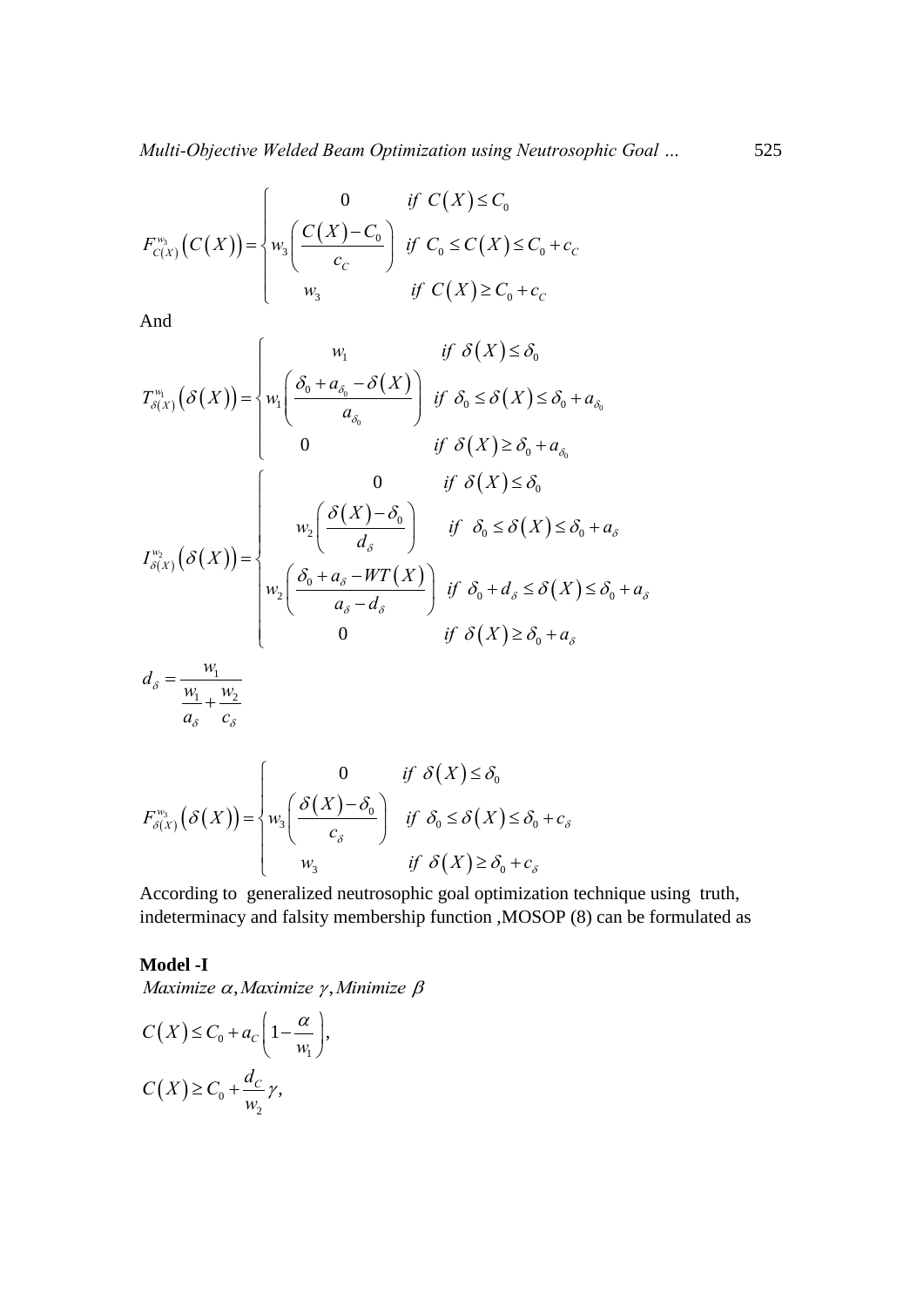$$
C(X) \leq C_0 + a_C - \frac{\gamma}{w_2} (a_C - d_C),
$$
  
\n
$$
C(X) \leq C_0 + \frac{c_C}{w_3} \beta,
$$
  
\n
$$
C(X) \leq C_0,
$$
  
\n
$$
\delta(X) \leq \delta_0 + a_{\delta} \left(1 - \frac{a}{w_1}\right),
$$
  
\n
$$
\delta(X) \geq \delta_0 + \frac{d_{\delta}}{w_2} \gamma,
$$
  
\n
$$
\delta(X) \leq \delta_0 + a_{\delta} - \frac{\gamma}{w_2} (a_{\delta} - d_{\delta}),
$$
  
\n
$$
\delta(X) \leq \delta_0 + \frac{c_{\delta}}{w_3} \beta,
$$
  
\n
$$
\delta(X) \leq \delta_0,
$$
  
\n
$$
0 \leq \alpha + \beta + \gamma \leq w_1 + w_2 + w_3;
$$
  
\n
$$
\alpha \in [0, w_1], \gamma \in [0, w_2], \beta \in [0, w_3];
$$
  
\n
$$
w_1 \in [0, 1], w_2 \in [0, 1], w_3 \in [0, 1];
$$
  
\n
$$
0 \leq w_1 + w_2 + w_3 \leq 3;
$$
  
\n
$$
\sigma_i(X) \leq [\sigma], i = 1, 2, \dots, m
$$
  
\n
$$
x_j \geq 0, j = 1, 2, \dots, n
$$

With the help of generalized truth, indeterminacy, falsity membership function the generalized neutrosophic goal programming based on arithmetic aggregation operator can be formulated as

# **Model -II**

**Model -II**  
*Minimize* 
$$
\left\{ \frac{(1-\alpha)+\beta+(1-\gamma)}{3} \right\}
$$

Subjected to same constraint as Model I

With the help of generalized truth, indeterminacy, falsity membership function the generalized neutrosophic goal programming based on geometric aggregation operator can be formulated as

**Model -III** *Minimize*  $\sqrt[3]{(1-\alpha)\beta(1-\gamma)}$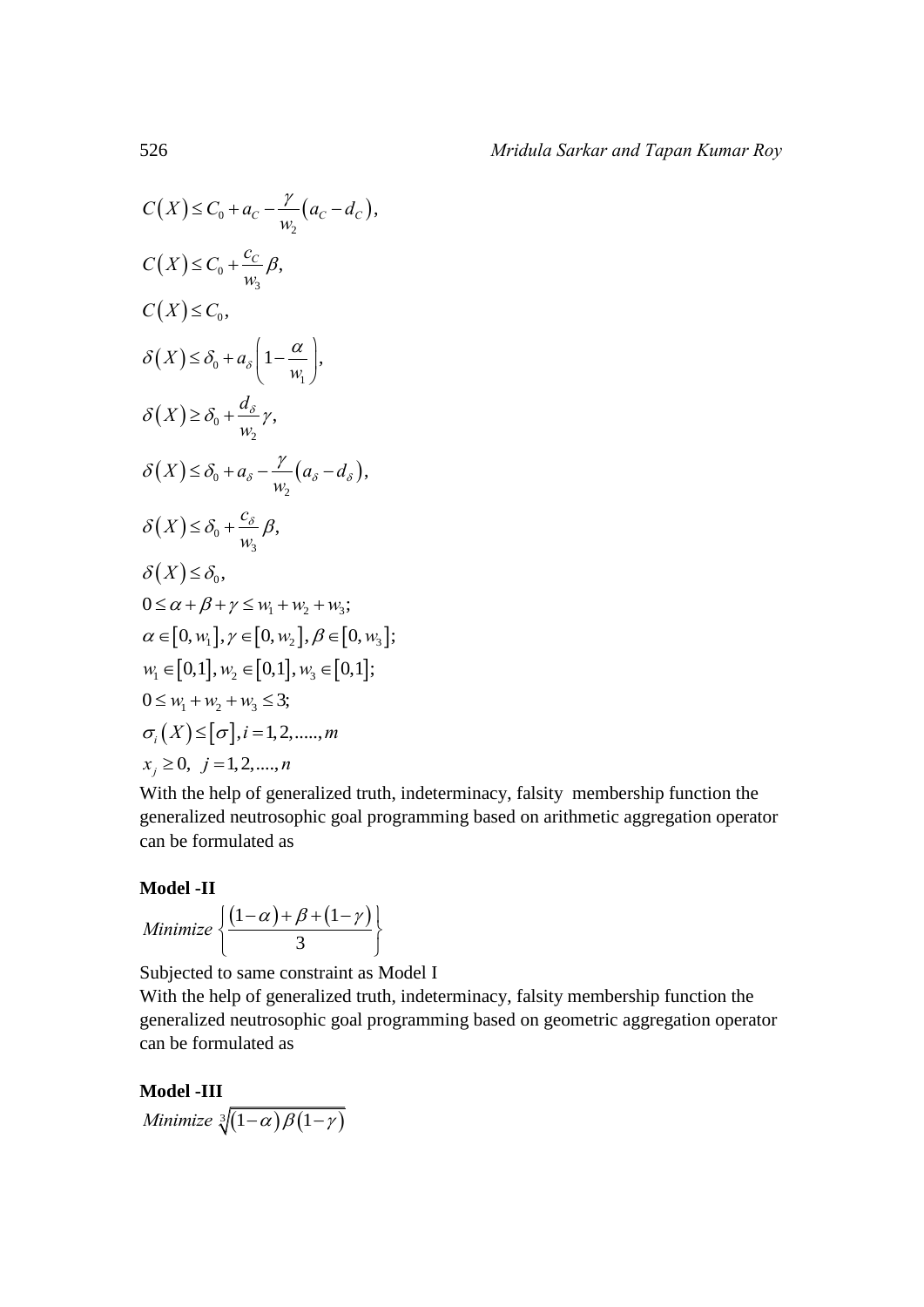Subjected to same constraint as Model I

Now these non-linear programming Model-I,II,III can be easily solved through an appropriate mathematical programming to give solution of multi-objective non-linear programming problem (8) by generalized neutrosophic goal optimization approach.

#### **6. NUMERICAL ILLUSTRATION**

A welded beam (Ragsdell and Philips 1976,Fig. 2) has to be designed at minimum cost whose constraints are shear stress in weld  $(\tau)$ , bending stress in the beam  $(\sigma)$ ,buckling load on the bar  $(P)$ , and deflection of the beam  $(\delta)$ . The design variables

are 1 2 3 4  $x_1$  |  $h$  $x_2$  |  $l$  $x_3$  |  $t$  $x_4$  | |  $b$  $\begin{bmatrix} x_1 \\ x_2 \\ x_3 \\ x_4 \end{bmatrix} = \begin{bmatrix} h \\ l \\ t \\ b \end{bmatrix},$ where  $h$  is the the weld size,  $l$  is the length of the weld,  $t$  is the depth of

the welded beam, *b* is the width of the welded beam.



**Fig.2.** Design of the welded beam

#### **Cost Function**

The performance index appropriate to this design is the cost of weld assembly. The major cost components of such an assembly are (i) set up labour cost, (ii) welding labour cost, (iii) material cost.

 $C(X) \equiv C_0 + C_1 + C_2$  where,  $f(X) = \text{cost function}$ ;  $C_0 = \text{set up cost}$ ;  $C_1 = \text{welding}$ labour cost;  $C_2$  = material cost;

*Set up cost*  $C_0$ : The company has chosen to make this component a weldment, because of the existence of a welding assembly line. Furthermore, assume that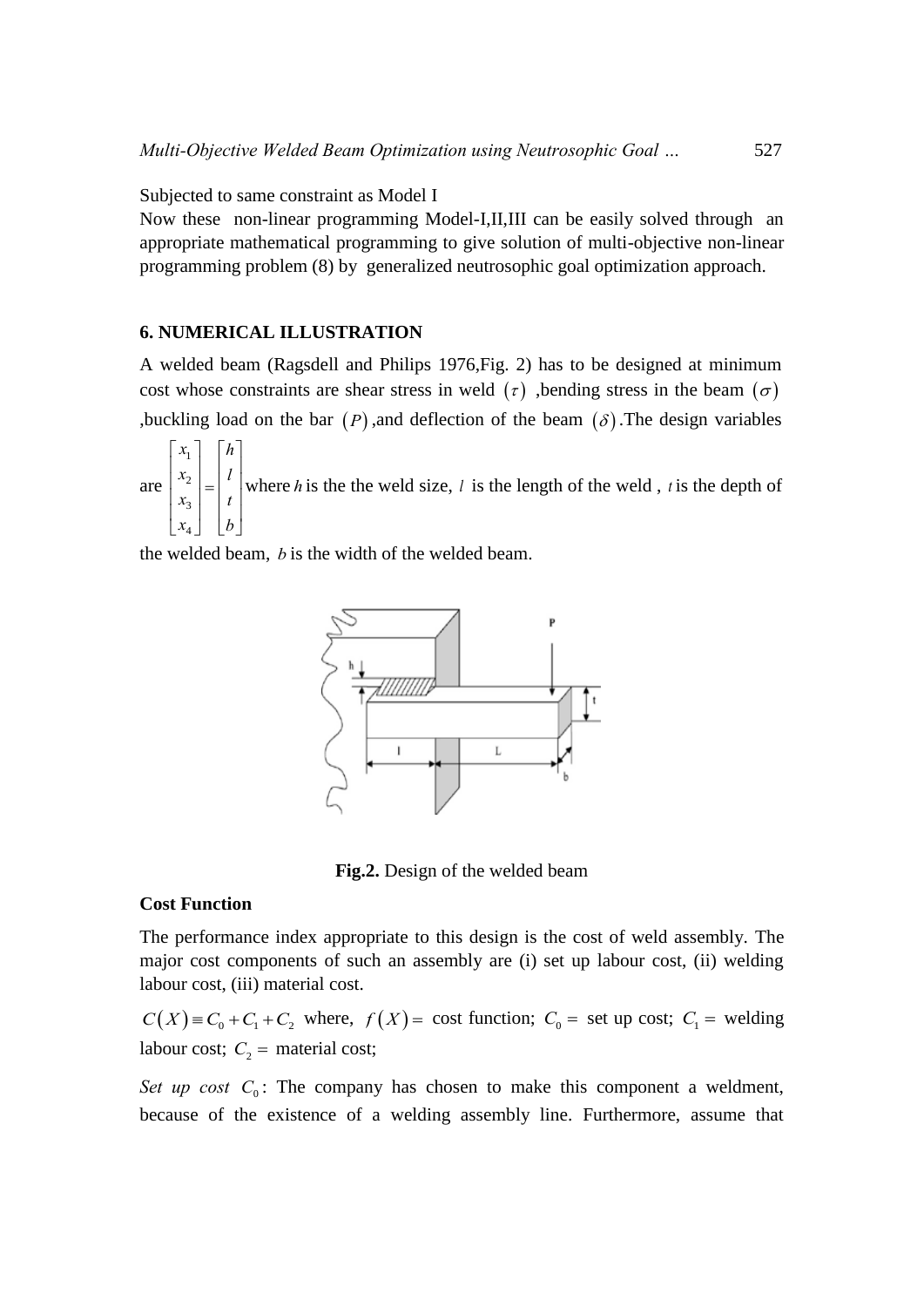fixtures for set up and holding of the bar during welding are readily available. The cost  $C_0$  can therefore be ignored in this particular total cost model.

*Welding labour cost*  $C_1$ : Assume that the welding will be done by machine at a total cost of \$10/hr (including operating and maintenance expense). Furthermore suppose

that the machine can lay down a cubic inch of well in 6 min. The labour cost is then  
\n
$$
C_1 = \left(10 \frac{\$}{hr}\right) \left(\frac{1}{60} \frac{\$}{min}\right) \left(\frac{\$}{in^3}\right) V_w = 1 \left(\frac{\$}{in^3}\right) V_w
$$
 . Where  $V_w$  = well volume, in<sup>3</sup>

*Material cost*  $C_2$ :  $C_2 = C_3 V_w + C_4 V_B$  . Where  $C_3 = \text{cost}$  per volume per weld material. $\frac{\sinh^3(0.37)}{0.283}$  ;  $C_4 = \text{cost per volume of bar stock.} \frac{\sinh^3(0.283)}{0.283}$  $= (0.37)(0.283)$ ;  $V_B =$  volume of bar,in<sup>3</sup>. From geometry  $V_w = h^2 l$ ; volume of the weld material(in<sup>3</sup>)  $V_{\text{weld}} = x_1^2 x_2$  and  $V_B = tb(L+l)$  ;volume of bar (in<sup>3</sup>)<br>  $V_{\text{bar}} = x_3 x_4 (L+x_2)$  Therefore cost function become<br>  $C(X) = h^2 l + C_3 h^2 l + C_4 tb(L+l) = 1.10471 x_1^2 x_2 + 0.04811 x_3 x_4 (14.0 + x_2)$  $V_{bar} = x_3 x_4 (L + x_2)$ . Therefore cost function become

$$
C(X) = h2l + C3h2l + C4tb(L+l) = 1.10471x12x2 + 0.04811x3x4(14.0 + x2)
$$

#### **Engineering Relationship**



**Fig 3.** Shear stresses in the weld group.

#### *Maximum shear stress in weld group:*

To complete the model it is necessary to define important stress states  
Direct or primary shear stress 
$$
\tau_1 = \frac{Load}{Thread} = \frac{P}{A} = \frac{P}{\sqrt{2}hl} = \frac{P}{\sqrt{2}x_1x_2}
$$

Since the shear stress produced due to turning moment  $M = P.e$  at any section is proportional to its radial distance from centre of gravity of the joint 'G', therefore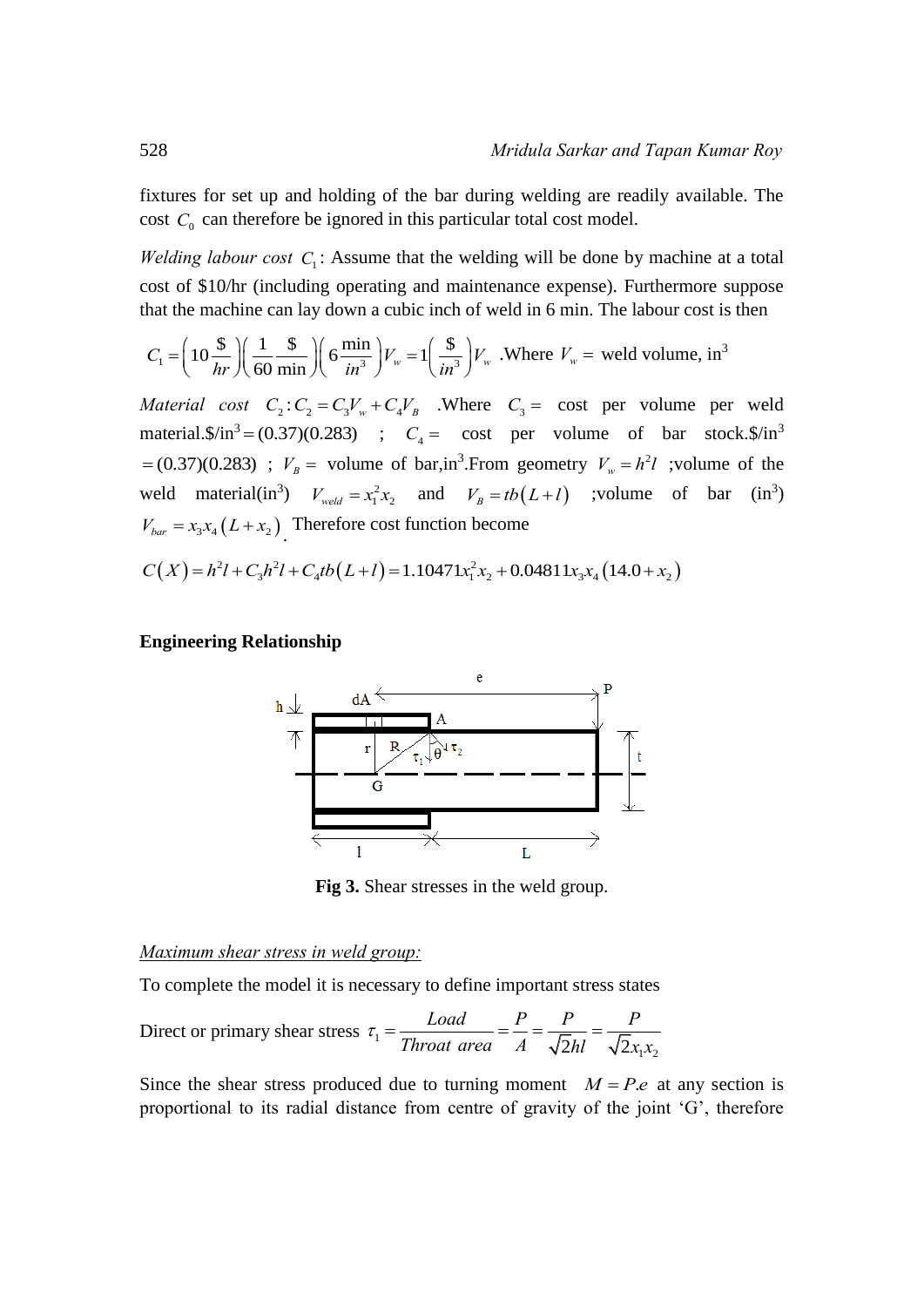stress due to *M* is proportional to *R* and is in a direction at right angles to *R*. In  
other words 
$$
\frac{\tau_2}{R} = \frac{\tau}{r} = \text{constant. Therefore } R = \sqrt{\left(\frac{l}{2}\right)^2 + \left(\frac{h+t}{2}\right)^2} = \sqrt{\frac{x_2^2}{4} + \frac{(x_1 + x_3)^2}{4}}
$$

Where,  $\tau_2$  is the shear stress at the maximum distance R and  $\tau$  is the shear stress at any distance r. Consider a small section of the weld having area  $dA$  at a distance r from 'G'. Therefore shear force on this small section  $= \tau \times dA$  and turning moment of the shear force about centre of gravity  $dM = \tau \times dA \times r = \frac{\tau_2}{R} \times dA \times r^2$ . Then,  $=\tau \times dA \times r = \frac{\tau_2}{R} \times dA \times r^2$ . Therefore total turning moment over the whole weld area  $M = \frac{\tau_2}{R} \int dA \times r^2 = \frac{\tau_2}{R} J$ .  $\frac{1}{R}$ *J*  $dA \times r^2 = \frac{1}{R}J$ .  $=\frac{\tau_2}{R}\int dA \times r^2 = \frac{\tau_2}{R}J$ . where  $J =$  polar moment of inertia of the weld group about centre of gravity. Therefore shear stress due to the turning moment i.e. secondary shear stress,  $\tau_2$ *MR J*  $\tau_2 = \frac{m}{l}$ . In order to find the resultant stress, the primary and secondary shear stresses are combined vectorially. Therefore the maximum resultant shear stress that will be produced at the weld group,  $\tau = \sqrt{\tau_1^2 + \tau_2^2 + 2\tau_1\tau_2\cos\theta}$ , where,  $\theta =$ Angle between  $\tau_1$  and  $\tau_2$  .As  $\cos \theta = \frac{l/2}{l} = \frac{x_2}{2}$ ; 2  $l/2 \quad x$  $R = 2R$ <sup>\*</sup>  $\theta = \frac{l/2}{R} = \frac{x_2}{2R}; \tau = \sqrt{\tau_1^2 + \tau_2^2 + 2\tau_1\tau_2\frac{x_2}{2R}}$ *x R*  $\tau = \sqrt{\tau_1^2 + \tau_2^2 + 2\tau_1\tau_2 \frac{x_2}{2R}}$ .

obtained by parallel axis theorem, rem,<br> $\begin{bmatrix} 2 & 2 \\ 2 & 2 \end{bmatrix}$   $2 \left( \begin{bmatrix} l^2 & 2 \\ 2 & 2 \end{bmatrix} \right)$   $2 \left( \begin{bmatrix} \overline{Q}_{211} & x_2^2 & 2 \end{bmatrix} \right)$ 

Now the polar moment of inertia of the throat area (A) about the centre of gravity is  
obtained by parallel axis theorem,  

$$
J = 2\Big[I_{xx} + A + x^2\Big] = 2\Bigg[\frac{A \times l^2}{12} + A \times x^2\Bigg] = 2A\Bigg(\frac{l^2}{12} + x^2\Bigg) = 2\Bigg{\sqrt{2}x_1x_2\Bigg[\frac{x_2^2}{12} + \frac{(x_1 + x_3)^2}{2}\Bigg]\Bigg}
$$

Where,  $A =$  throat area =  $\sqrt{2x_1x_2}$ ,  $l =$  Length of the weld,  $x =$  Perpendicular distance between two parallel axes  $=$   $\frac{l}{2} + \frac{l}{2} = \frac{x_1 + x_3}{2}$  $2^{\degree}$  2  $2^{\degree}$  2  $=\frac{t}{2}+\frac{h}{2}=\frac{x_1+x_3}{2}$ .

*Maximum bending stress in beam:* 

Now Maximum bending moment  $= PL$ , Maximum bending stress  $=$   $\frac{T}{Z}$ *Z*  $=\frac{1}{7}$ , where  $T = PL$ ;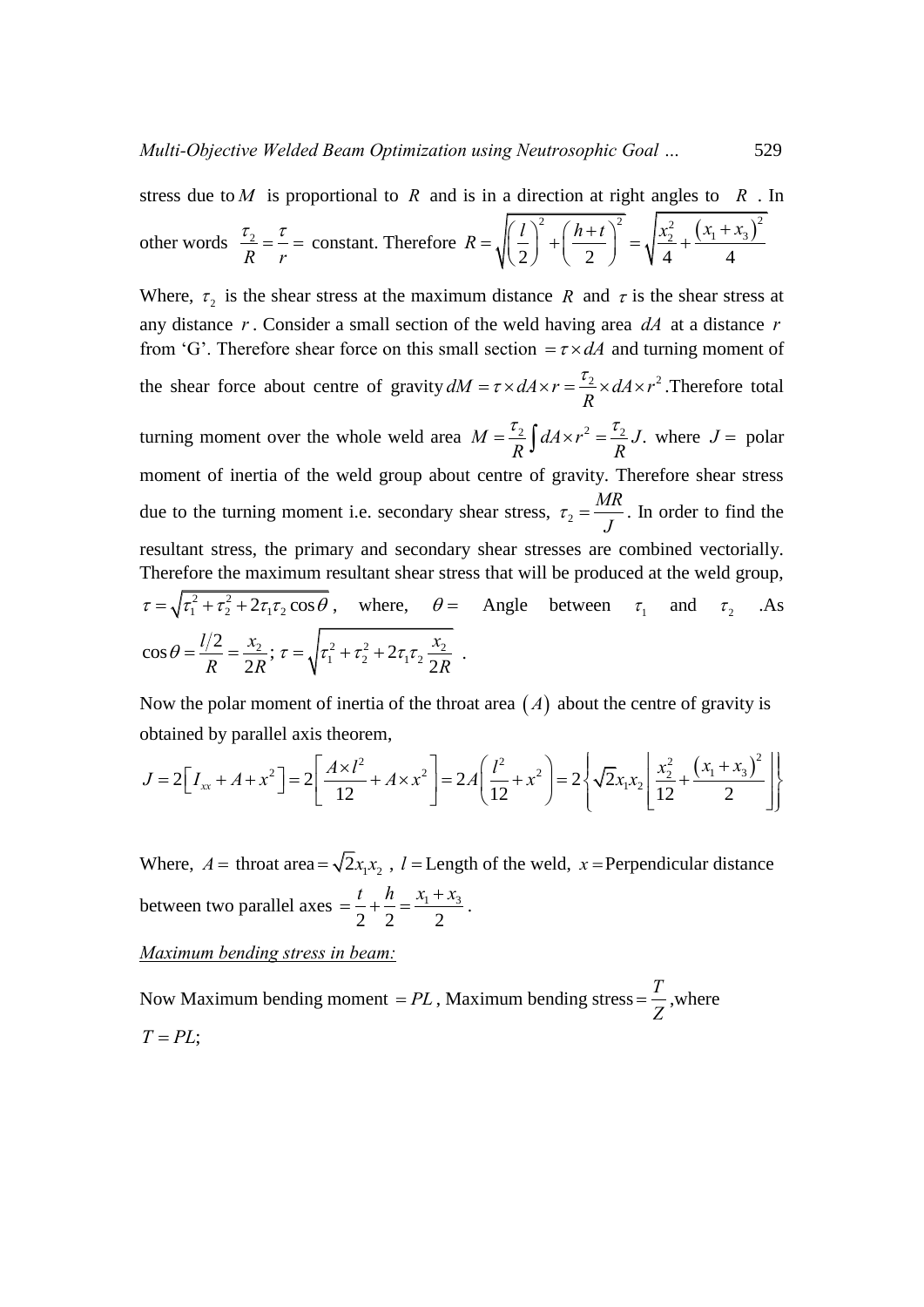$Z =$  section modulus =  $\frac{I}{i}$ ; *y*  $=$   $\frac{1}{i}$ ; *I* = moment of inertia 3 ; 12  $=\frac{bt^3}{12}$ ; y = distance of extreme fibre from centre of gravity of cross section =  $\frac{1}{2}$ ; 2  $=\frac{t}{2}$ ; Therefore 2 6  $Z = \frac{bt^2}{2}$ . So bar bending stress  $(x) = \frac{T}{Z} = \frac{6PL}{bt^2} = \frac{6PL}{x^2}$  $4x_3$  $f(x) = \frac{T}{Z} = \frac{6PL}{bt^2} = \frac{6PL}{x_4x_3^2}.$  $\sigma(x) = \frac{T}{7} = \frac{6PL}{1^2} = \frac{6H}{1^2}$ 

*Maximum deflection in beam:* 

Maximum deflection at cantilever tip 
$$
=\frac{PL^3}{3EI} = \frac{PL^3}{3E} = \frac{4PL^3}{Ebt^3}
$$

*Buckling load of beam:* 

buckling load can be approximated by  $P_C(x) = \frac{4.013\sqrt{EIC}}{I^2} \left(1 - \frac{a}{I}\sqrt{\frac{EI}{C}}\right)$  $\frac{\partial \sqrt{EIC}}{l^2}$   $\left(1-\frac{a}{l}\sqrt{\frac{El}{C}}\right)$  $\begin{pmatrix} a & \boxed{El} \end{pmatrix}$  $=\frac{4.013\sqrt{EIC}}{l^2}\left(1-\frac{a}{l}\sqrt{\frac{El}{C}}\right)$ 

where,  $I =$  moment of inertia 3 ; 12  $=\frac{bt^3}{12}$ ; torsional rigidity  $C = GJ = \frac{1}{2}tb^3G; l = L; a = \frac{t}{2}$ ;  $C = GJ = \frac{1}{3}tb^3G; l = L; a = \frac{t}{2};$ 

$$
=\frac{4.013\sqrt{E\frac{t^2b^6}{36}}}{L^2}\left(1-\frac{t}{2L}\sqrt{\frac{E}{4G}}\right)=\frac{4.013\sqrt{EGx_3^6x_4^6/36}}{L^2}\left(1-\frac{x_3}{2L}\sqrt{\frac{E}{4G}}\right);
$$

The single-objective optimization problem can be stated as follows

The single-objective optimization problem can be stated as follows  
\n*Minimize* 
$$
C(X) = 1.10471x_1^2x_2 + 0.04811(14 + x_2)x_3x_4
$$
 (9)

Minimize 
$$
\delta(x) = \frac{4PL^3}{Ex_4x_3^2}
$$
;

Such that

$$
g_1(x) \equiv \tau(x) - \tau_{\text{max}} \le 0;
$$
  
\n
$$
g_2(x) \equiv \sigma(x) - \sigma_{\text{max}} \le 0;
$$
  
\n
$$
g_3(x) \equiv x_1 - x_4 \le 0;
$$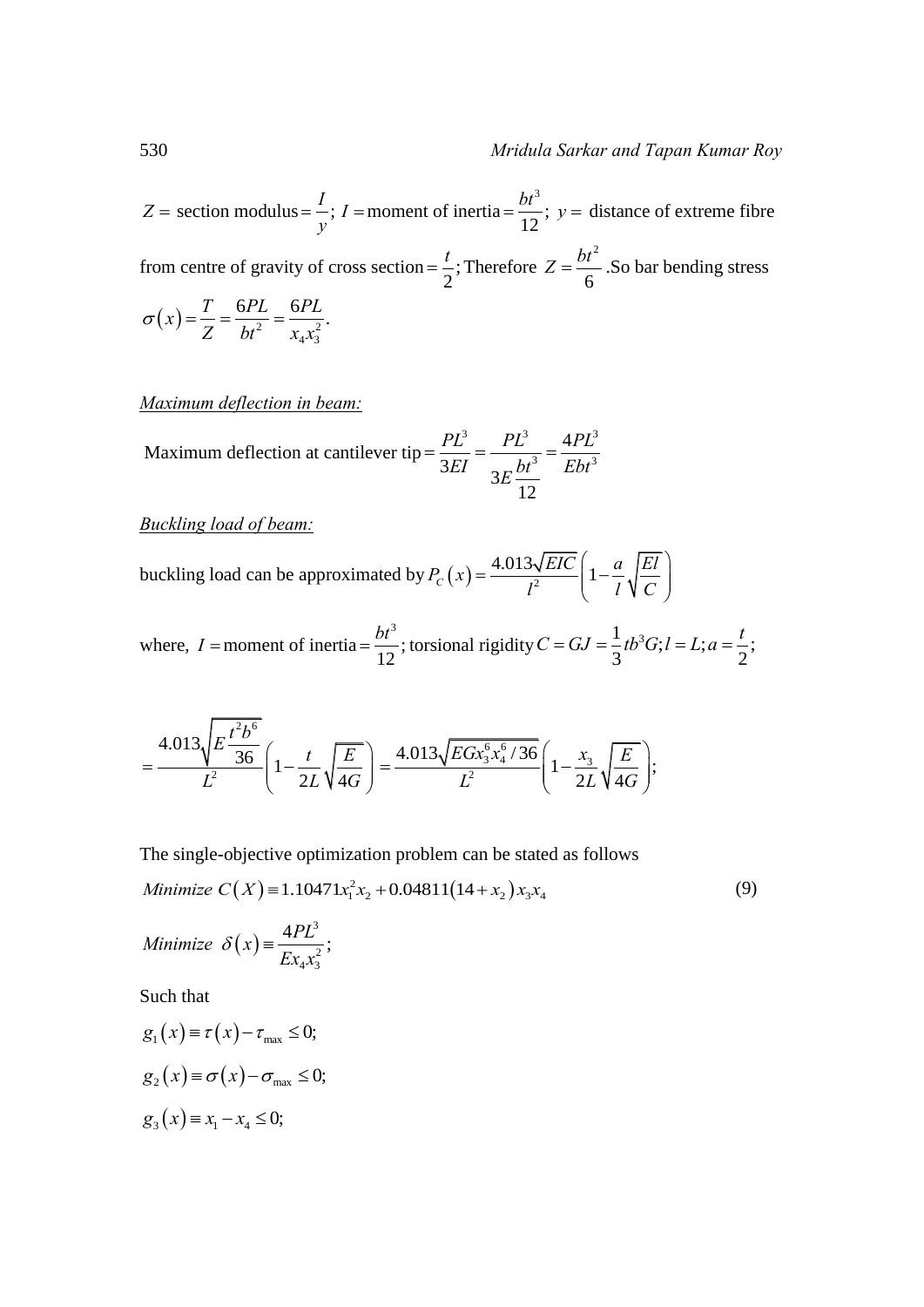Multi-Objective *Welded Beam Optimization* using *Neutrosophic Goal* ...  
\n
$$
g_4(x) = 0.10471x_1^2x_2 + 0.04811x_3x_4(14 + x_2) - 5 \le 0;
$$
  
\n $g_5(x) = 0.125 - x_1 \le 0;$   
\n $g_6(x) = \delta(x) - \delta_{\text{max}} \le 0;$   
\n $g_7(x) = P - P_C(x) \le 0;$   
\n $0.1 \le x_1, x_4 \le 2.0$   
\n $0.1 \le x_2, x_3 \le 2.0$   
\nwhere  $\tau(x) = \sqrt{\tau_1^2 + 2\tau_1\tau_2 \frac{x_2}{2R} + \tau_2^2}$ ;  $\tau_1 = \frac{P}{\sqrt{2}x_1x_2}; \tau_2 = \frac{MR}{J}; M = P\left(L + \frac{x_2}{2}\right);$   
\n $R = \sqrt{\frac{x_2^2}{4} + \left(\frac{x_1 + x_3}{2}\right)^2}; J = \left\{\frac{x_1x_2}{\sqrt{2}}\left[\frac{x_2^2}{12} + \left(\frac{x_1 + x_3}{2}\right)^2\right]\right\}; \sigma(x) = \frac{6PL}{x_4x_3^2}; \delta(x) = \frac{4PL^3}{Ex_4x_3^2};$   
\n $P_C(x) = \frac{4.013\sqrt{EGx_3^6x_3^6/36}}{L^2} \left(1 - \frac{x_3}{2L}\sqrt{\frac{E}{4G}}\right); P = \text{Force on beam }; L = \text{Beam length}$ 

beyond weld;  $x_1$  = Height of the welded beam;  $x_2$  = Length of the welded beam;  $x_3$  = Depth of the welded beam;  $x_4$  = Width of the welded beam;  $\tau(x)$  = Design shear stress;  $\sigma(x)$  = Design normal stress for beam material;  $M =$  Moment of P about the centre of gravity of the weld,  $J =$  Polar moment of inertia of weld group;  $G =$  Shearing modulus of Beam Material;  $E =$  Young modulus;  $\tau_{\text{max}} =$  Design Stress of the weld;  $\sigma_{\text{max}} =$  Design normal stress for the beam material;  $\delta_{\text{max}} =$ Maximum deflection;  $\tau_1$  = Primary stress on weld throat.  $\tau_2$  = Secondary torsional stress on weld. Input data are given in table 1.

**Table 1:** Input data for crisp model (9)

| Applied<br>load P<br>(lb) | Beam<br>length<br>beyond<br>weld $L$<br>$\left($ in $\right)$ | Young<br>Modulus<br>Ε<br>psi) | Value of<br>G<br>(psi) | Maximum<br>allowable<br>shear<br>stress $\tau_{\text{max}}$<br>(psi) | Maximum<br>allowable<br>normal stress<br>$\sigma_{\rm max}$<br>(psi) | Maximum<br>allowable<br>deflection<br>$\delta_{\max}$<br>(in) |
|---------------------------|---------------------------------------------------------------|-------------------------------|------------------------|----------------------------------------------------------------------|----------------------------------------------------------------------|---------------------------------------------------------------|
| 6000                      | 14                                                            | $3\times10^6$                 | $12 \times 10^{6}$     | 13600<br>with fuzzy<br>region<br>50                                  | 30000<br>with fuzzy<br>region<br>50                                  | 0.25<br>with fuzzy<br>region<br>0.05                          |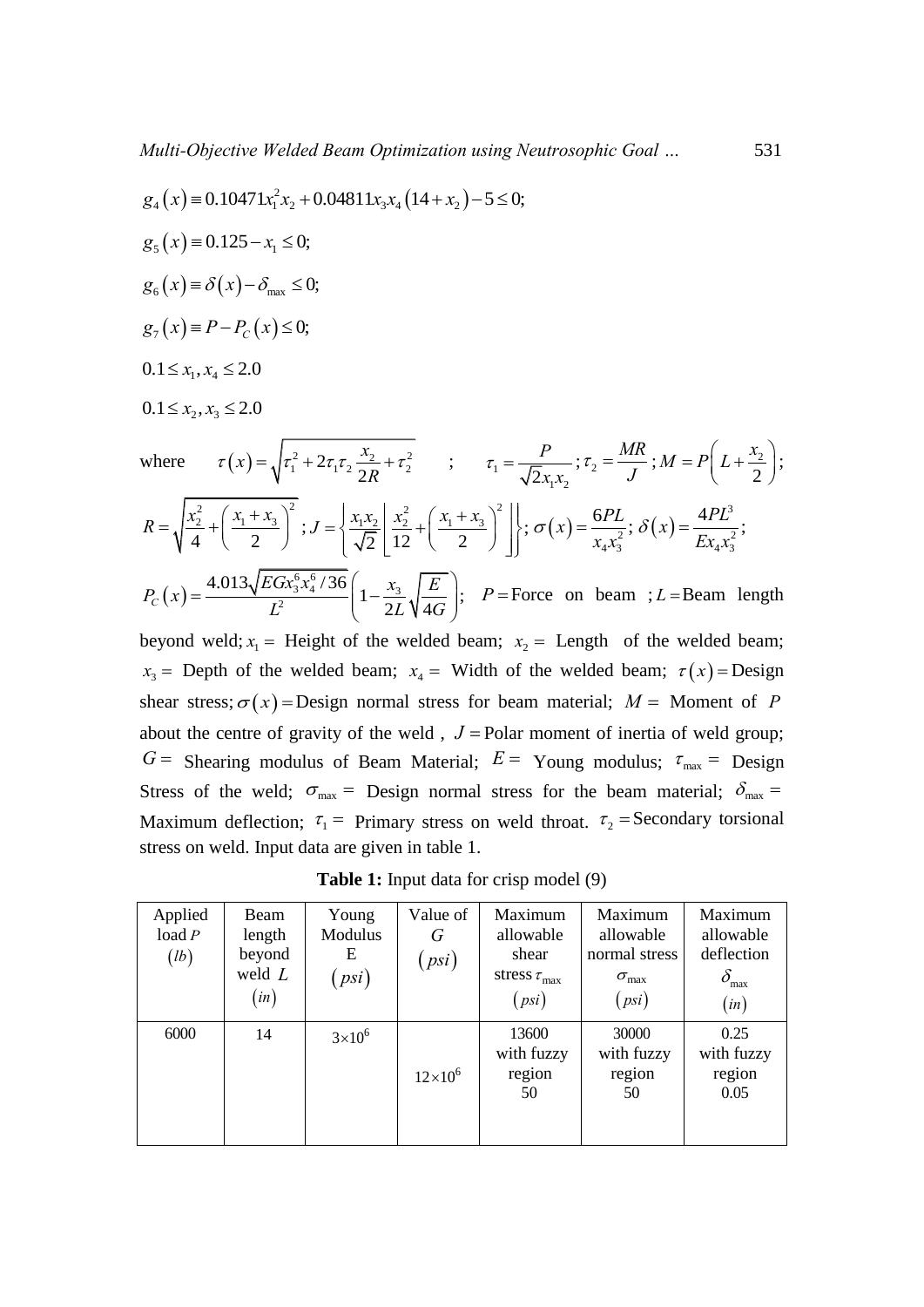This multi objective structural model can be expressed as neutrosophic fuzzy model as This multi objective structural model can be expressed as ne<br>as<br>*Minimize*  $C(X) = 1.10471x_1^2x_2 + 0.04811(14 + x_2)x_3x_4$  with ta

with target value 3.39 ,truth tolerance 5, indeterminacy tolerance  $\frac{w_1}{\sqrt{2}}$  $0.2 w_1 + 0.14 w_2$ *w*  $w_1 + 0.14w_2$ and rejection tolerance  $(10)$ 

 $(x) = \frac{4PL^3}{Fx}$  $x_3^2$ *Minimize*  $\delta(x) = \frac{4PL^3}{E_1x^2}$ ;  $\delta(x) = \frac{472}{Ex_4 x_3^2}$ ; with target value 0.20 ,truth tolerance 0.23 ,indeterminacy tolerance  $\frac{w_1}{1.21}$  $4.34w_1 + 4.16w_2$ *w*  $w_1 + 4.16w_2$ and rejection tolerance 0.24

Subject to

$$
g_1(x) = \tau(x) - \tau_{\max} \le 0;
$$
  
\n
$$
g_2(x) = \sigma(x) - \sigma_{\max} \le 0;
$$
  
\n
$$
g_3(x) = x_1 - x_4 \le 0;
$$
  
\n
$$
g_4(x) = 0.10471x_1^2x_2 + 0.04811x_3x_4(14 + x_2) - 5 \le 0;
$$
  
\n
$$
g_5(x) = 0.125 - x_1 \le 0;
$$
  
\n
$$
g_6(x) = \delta(x) - \delta_{\max} \le 0;
$$
  
\n
$$
g_7(x) = P - P_C(x) \le 0;
$$
  
\n
$$
0.1 \le x_1, x_4 \le 2.0
$$
  
\n
$$
0.1 \le x_2, x_3 \le 2.0
$$
  
\nwhere  $\tau(x) = \sqrt{\tau_1^2 + 2\tau_1\tau_2 \frac{x_2}{2R} + \tau_2^2}; \tau_1 = \frac{P}{\sqrt{2}x_1x_2}; \tau_2 = \frac{MR}{J}; M = P\left(L + \frac{x_2}{2}\right);$   
\n
$$
R = \sqrt{\frac{x_2^2}{4} + \left(\frac{x_1 + x_3}{2}\right)^2}; J = \left\{\frac{x_1x_2}{\sqrt{2}}\left[\frac{x_2^2}{12} + \left(\frac{x_1 + x_3}{2}\right)^2\right]\right}; \sigma(x) = \frac{6PL}{x_4x_3^2}; \delta(x) = \frac{4PL^3}{Ex_4x_3^2};
$$
  
\n
$$
P_C(x) = \frac{4.013\sqrt{EGx_3^6x_4^6/36}}{L^2} \left(1 - \frac{x_3}{2L}\sqrt{\frac{E}{4G}}\right);
$$

According to generalized neutrosophic goal optimization technique using truth, indeterminacy and falsity membership function ,MOWBP (10) can be formulated as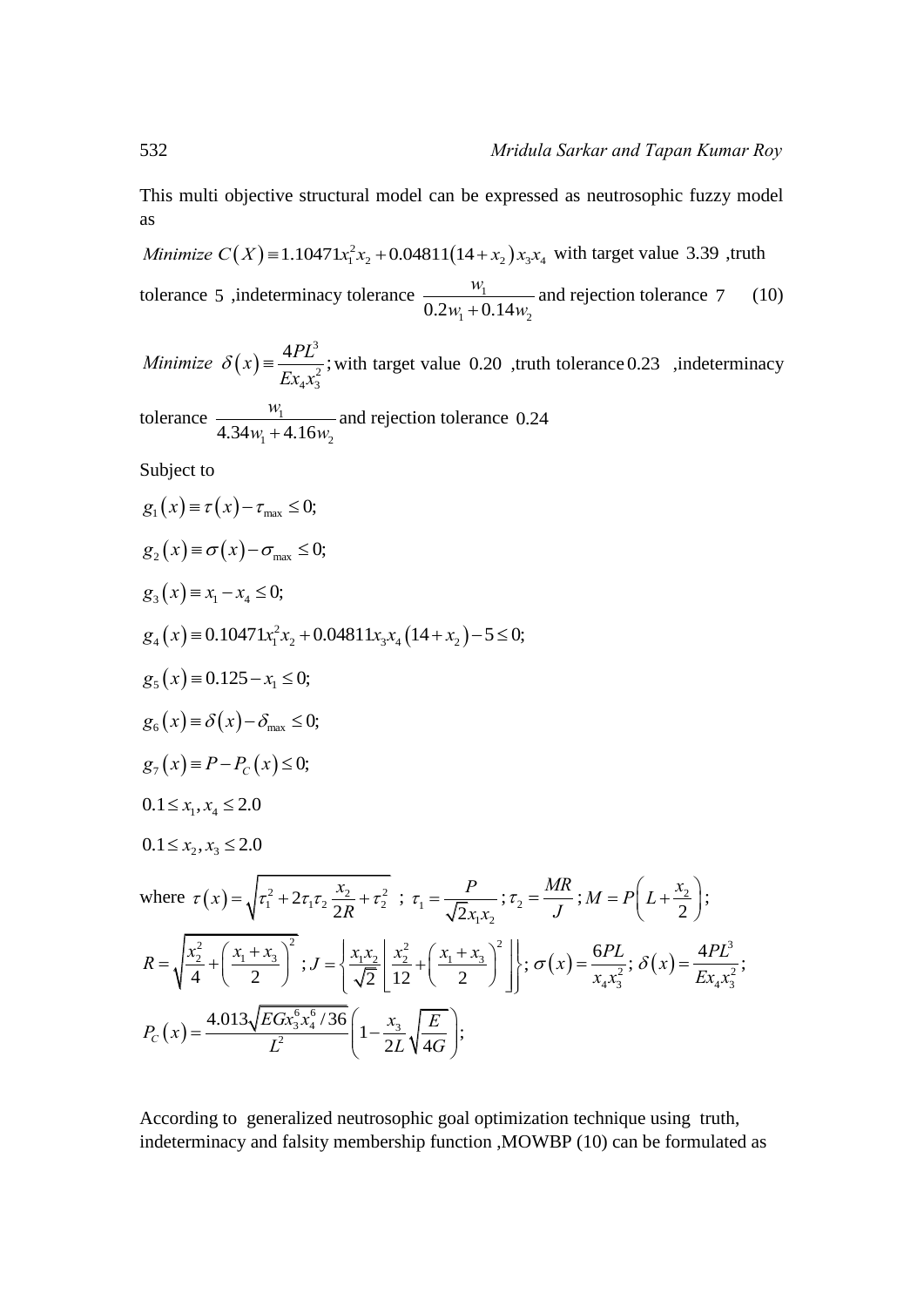#### **Model -I**

 $Maximize \alpha, Maximize \gamma, Minimize \beta$ (11) Maximize  $\alpha$ , Maximize  $\gamma$ , Minimize  $\beta$ <br>
(11)<br>
1.10471 $x_1^2 x_2 + 0.04811(14 + x_2)x_3 x_4 \le 3.39 + 5\left(1 - \frac{\alpha}{w_1}\right)$ ,  $\left(1-\frac{\alpha}{\beta}\right)$ + 0.04811(14+ $x_2$ ) $x_3x_4 \le 3.39 + 5\left(1 - \frac{\alpha}{w_1}\right)$ ,  $(14 + x_2)x_3x_4 \le 3.39 + 5\left(1 - \frac{\alpha}{w_1}\right),$ <br> $(14 + x_2)x_3x_4 \ge 3.39 + \frac{w_1}{w_2(0.2w_1 + 0.14w_2)}$  $2r + 0.04811(14 + r) r r > 3.39 + \frac{W_1}{W_2}$  $x_1^2 x_2 + 0.04811(14 + x_2)x_3x_4$  $\frac{w_1}{w_2(0.2w_1+0.14w_2)}$ 1.10471 $x_1^2 x_2 + 0.04811(14 + x_2)x_3 x_4 \le 3.39 + 5\left(1 - \frac{x_1}{w_1}\right)$ ,<br>1.10471 $x_1^2 x_2 + 0.04811(14 + x_2)x_3 x_4 \ge 3.39 + \frac{w_1}{w_2(0.2w_1 + 0.14w_2)}\gamma$ ,  $\frac{w_1}{w_1}$ <br>0.2 $w_1$  + 0.14 *w*  $x_1x_2 + 0.04811(14 + x_2)x_3x_4 \le 3.39 + 3$ <br> $x_1^2x_2 + 0.04811(14 + x_2)x_3x_4 \ge 3.39 + 3$ *w*<sub>1</sub> *w*<sub>1</sub><br>*w*<sub>2</sub>  $\left(0.2w_1 + 0.14w_2\right)$ <sup>*y*</sup>, +0.04811(14+x<sub>2</sub>)x<sub>3</sub>x<sub>4</sub> ≤ 3.39 + 5(1- $\frac{w}{w_1}$ ),<br>+0.04811(14+x<sub>2</sub>)x<sub>3</sub>x<sub>4</sub> ≥ 3.39 +  $\frac{w_1}{w_2(0.2w_1 + 0.14w_2)}$ <sup>y</sup>  $(14 + x_2)x_3x_4 \ge 3.39 + \frac{w_1}{w_2(0.2w_1 + 0.14w_2)}\gamma,$ <br> $(14 + x_2)x_3x_4 \le 3.39 + 5 - \frac{\gamma}{w_2}\left(2 - \frac{w_1}{(0.2w_1 + 0.14w_2)}\right)$  $2x + 0.04811(14 + x) x x < 3.30 + 5$   $12 - w_1$ 1.10471 $x_1^2 x_2 + 0.04811(14 + x_2)x_3 x_4 \ge 3.39 + \frac{W_1}{W_2(0.2W_1 + 0.14W_2)}\gamma$ ,<br>1.10471 $x_1^2 x_2 + 0.04811(14 + x_2)x_3 x_4 \le 3.39 + 5 - \frac{\gamma}{W_2}\left(2 - \frac{W_1}{(0.2W_1 + 0.14W_2)}\right)$ , 0.14 $w_2$ <sup>0</sup><br> $\frac{w_1}{0.2 w_1 + 0.14}$ *w*  $x_1^2 x_2 + 0.04811(14 + x_2)x_3 x_4 \ge 3.39 + \frac{1}{w}$ <br> $x_1^2 x_2 + 0.04811(14 + x_2)x_3 x_4 \le 3.39 + 5$  $0.2w_1 + 0.14w_2$ <br>  $\frac{\gamma}{w_2} \left( 2 - \frac{w_1}{(0.2w_1 + 0.14w_2)} \right)$  $\frac{w_1}{0.2w_1 + 0.14w_2} \gamma,$ <br> $\frac{\gamma}{2 - \frac{w_1}{2w_1 + \gamma}}$ +0.04811(14+x<sub>2</sub>)x<sub>3</sub>x<sub>4</sub> ≥ 3.39 +  $\frac{w_1}{w_2(0.2w_1 + 0.14w_2)}$ <sup>y</sup>,<br>+0.04811(14+x<sub>2</sub>)x<sub>3</sub>x<sub>4</sub> ≤ 3.39 + 5 -  $\frac{\gamma}{w_2}$ (2 -  $\frac{w_1}{(0.2w_1 + 0.14w_2)}$ ),  $\sum_{i=1}^{3} x_2 + 0.04811(14 + x_2)x_3x_4 \le 3.39 + 5 -$ <br> $\frac{1}{2}x_2 + 0.04811(14 + x_2)x_3x_4 \le 3.39 + \frac{7}{w_2}$ 3 1.10471 $x_1^2 x_2 + 0.04811(14 + x_2)x_3 x_4 \le 3.39 + \frac{7}{w_3} \beta$ , 1.10471 $x_1^2 x_2 + 0.04811(14 + x_2)x_3 x_4 \le 3.39 +$ <br>1.10471 $x_1^2 x_2 + 0.04811(14 + x_2)x_3 x_4 \le 3.39$ , 3  $\chi_4^2 \chi_3^2$  = 0.20 + 0.25  $\left(\begin{array}{cc} 1 & w_1 \ w_1 & w_2 & w_3 \end{array}\right)$  $\frac{4PL^3}{\sqrt{B^2+2}} \leq 0.20 + 0.23 \left(1 - \frac{\alpha}{\alpha}\right),$  $\frac{H_1}{E_2 x_4 x_3^2} \leq 0.20 + 0.23 \left(1 - \frac{\alpha}{w_1}\right)$  $\begin{pmatrix} 1 & a \end{pmatrix}$  $\leq 0.20 + 0.23 \left(1 - \frac{\alpha}{w_1}\right),$  $(4.3w_1 + 4.1w_2)$ 3 1  $v_1x_3^2$  = 0.20  $w_2$  (4.3w<sub>1</sub> + 4.1w<sub>2</sub>  $\frac{4PL^3}{Ex_4x_3^2} \ge 0.20 + \frac{w_1}{w_2(4.3w_1 + 4.1w_2)}\gamma,$  $\geq 0.20 + \frac{w_1}{w_2 (4.3w_1 + 4.1w_2)} \gamma$  $(4.3w_1 + 4.1w_2)$ 3 1  $\frac{1}{w_1^2 x_3^2} \le 0.20 + 0.23 - \frac{1}{w_2} \left( \frac{0.23 - \frac{1}{(4.3w_1 + 4.1w_2 + 4.1w_3 + 4.1w_4 + 4.1w_5 + 4.1w_5 + 4.1w_5 + 4.1w_5 + 4.1w_5 + 4.1w_5 + 4.1w_5 + 4.1w_5 + 4.1w_5 + 4.1w_5 + 4.1w_5 + 4.1w_5 + 4.1w_5 + 4.1w_5 + 4.1w_5 + 4.1w_5 + 4.1w$ 4  $w_2$  (4.5 $w_1$  + 4.1 $w_2$ )<br>0.20 + 0.23 -  $\frac{\gamma}{w_1}$  (0.23 -  $\frac{w_1}{(4.3w_1 + 4.1w_1)}$ ),  $\frac{4PL^3}{Ex_4x_3^2} \le 0.20 + 0.23 - \frac{\gamma}{w_2} \left( 0.23 - \frac{w_1}{(4.3w_1 + 4.1w_2)} \right),$  $\left(\frac{w_1+4.1w_2}{2}\right)^{7}$ ,  $\frac{\gamma}{2} \left(0.23-\frac{w_1}{2}\right)$  $w_2$ (4.5 $w_1$ +4.1 $w_2$ )<br>
≤ 0.20 + 0.23 -  $\frac{\gamma}{w_2}$  (0.23 -  $\frac{w_1}{(4.3w_1 + 4.1w_2)}$ ), 3  $x_4^2$   $x_3^2$   $w_3$  $\frac{4PL^3}{R-2} \le 0.20 + \frac{0.24}{R},$  $\frac{1}{Ex_4x_3^2} \leq 0.20 + \frac{1}{w_3}$  $\leq 0.20 + \frac{0.24}{\beta} \beta$ 3 2  $4^{\mathcal{A}}3$  $\frac{4PL^3}{2} \leq 0.20$  $Ex_{4}x_{3}^{2}$  $\leq$  $0 \leq \alpha + \beta + \gamma \leq w_1 + w_2 + w_3;$  $\alpha \in [0, w_1], \gamma \in [0, w_2], \beta \in [0, w_3];$  $w_1 \in [0,1], w_2 \in [0,1], w_3 \in [0,1];$  $0 \leq w_1 + w_2 + w_3 \leq 3$ ;  $g_1(x) \equiv \tau(x) - \tau_{\text{max}} \leq 0;$  $g_2(x) \equiv \sigma(x) - \sigma_{\text{max}} \leq 0;$  $g_3(x) \equiv x_1 - x_4 \le 0;$ <br>  $g_4(x) \equiv 0.10471x_1^2x_2 + 0.04811x_3x_4(14+x_2) - 5 \le 0;$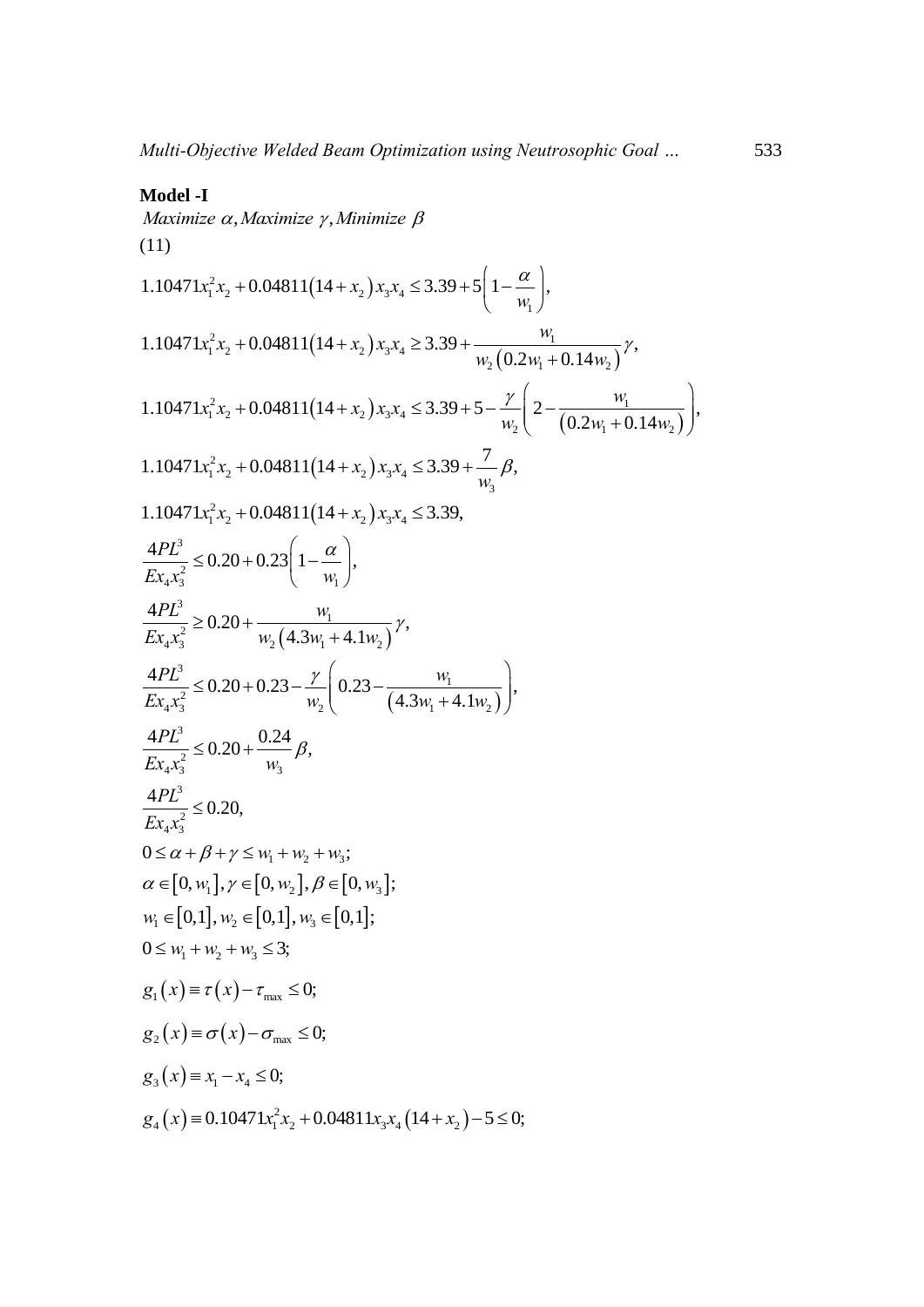$g_e(x) \equiv 0.125 - x_1 \leq 0;$  $g_{6}(x) \equiv \delta(x) - \delta_{\text{max}} \leq 0;$  $g_7(x) \equiv P - P_C(x) \le 0;$  $0.1 \leq x_1, x_4 \leq 2.0$  $0.1 \leq x_2, x_3 \leq 2.0$ where  $\tau(x) = \sqrt{\tau_1^2 + 2\tau_1\tau_2 \frac{x_2}{2R} + \tau_2^2}$  $f(x) = \sqrt{\tau_1^2 + 2\tau_1\tau_2} \frac{x}{2}$  $\tau(x) = \sqrt{\tau_1^2 + 2\tau_1\tau_2 \frac{x_2}{2R} + \tau_2^2}$ ;  $\tau_1 = \frac{P}{\sqrt{2}x_1x_2}$ *P*  $x_1x_2$  $\tau_1 = \frac{1}{\sqrt{2}}$ ;  $\tau_2$ *MR J*  $\tau_2 = \frac{M}{I}$ ;  $M = P \left[ L + \frac{\lambda_2}{2} \right]$ 2  $M = P\left(L + \frac{x_2}{2}\right);$  $\frac{x_2^2}{4} + \left(\frac{x_1 + x_3}{2}\right)^2$  $R = \sqrt{\frac{x_2^2}{4} + \left(\frac{x_1 + x_3}{2}\right)^2}$ ;  $\frac{x_1 x_2}{\sqrt{2}} \left| \frac{x_2^2}{12} + \left( \frac{x_1 + x_3}{2} \right)^2 \right|$ ;  $J = \left\{ \frac{x_1 x_2}{5} \left| \frac{x_2^2}{12} + \left( \frac{x_1 + x_3}{2} \right)^2 \right| \right\}, \sigma$  $=\left\{\frac{x_1x_2}{\sqrt{2}}\left[\frac{x_2^2}{12}+\left(\frac{x_1+x_3}{2}\right)^2\right]\right\};\,\sigma$  $(x) = \frac{QFL}{x^2}$  $4^{\mathcal{A}}3$  $f(x) = \frac{6PL}{2}$ ;  $x_4 x_3^2$  $\sigma(x) = \frac{6PL}{2}; \delta(x) = \frac{4PL^3}{2}$ 2  $4^{\mathcal{A}}3$  $f(x) = \frac{4PL^3}{R^2}$ ;  $Ex_4x_3^2$  $\delta(x)$  =  $(x) = \frac{4.013\sqrt{EGx_3^6x_4^6}}{L^2}$  $\frac{4.013\sqrt{EGx_3^6x_4^6/36}}{I^2}\left(1-\frac{x_3}{2I}\right)$  $\left(1-\frac{x_3}{2I}\sqrt{\frac{E}{4G}}\right);$  $P_c(x) = \frac{4.013\sqrt{EGx_3^6x_4^6/36}}{L^2} \left(1 - \frac{x_3}{2L}\sqrt{\frac{1}{4}}\right)$  $\frac{EGx_3^6x_4^6/36}{2} \left(1 - \frac{x_3}{2}\right)$  $P_c(x) = \frac{4.0}{x}$  $\frac{d^{2}Gx_{3}^{6}x_{4}^{6}/36}{L^{2}}\left(1-\frac{x_{3}}{2L}\sqrt{\frac{E}{4G}}\right);$  $\sqrt{2}$   $\left[\frac{1}{2}$   $\left(\frac{2}{2}\right)\right]$  $=\frac{4.013\sqrt{EGx_3^6x_4^6/36}}{L^2}\left(1-\frac{x_3}{2L}\sqrt{\frac{E}{4G}}\right);$ 

With the help of generalized truth, indeterminacy, falsity membership function the generalized neutrosophic goal programming problem (10)based on arithmetic aggregation operator can be formulated as

#### **Model -II**  $(1-\alpha)+\beta+(1-\gamma)$ 3 **Minimize**  $\left\{\frac{(1-\alpha)+\beta+(1-\gamma)}{2}\right\}$  $\left\{\frac{(1-\alpha)+\beta+(1-\gamma)}{3}\right\}$

subjected to same constraints as  $(11)$ 

With the help of generalized truth, indeterminacy, falsity membership function the generalized neutrosophic goal programming problem (10) based on geometric aggregation operator can be formulated as

# **Model -III**

*Minimize*  $\sqrt[3]{(1-\alpha)\beta(1-\gamma)}$ 

subjected to same constraints as  $(11)$ 

Now these non-linear programming problem Model-I,II,III can be easily solved by an appropriate mathematical programming to give solution of multi-objective non-linear programming problem (10) by generalized neutrosophic goal optimization approach and the results are shown in the table 1 is given in table 2.Again value of membership function in GNGP technique for MOWBP (9) based on different Aggregation is given in Table 3.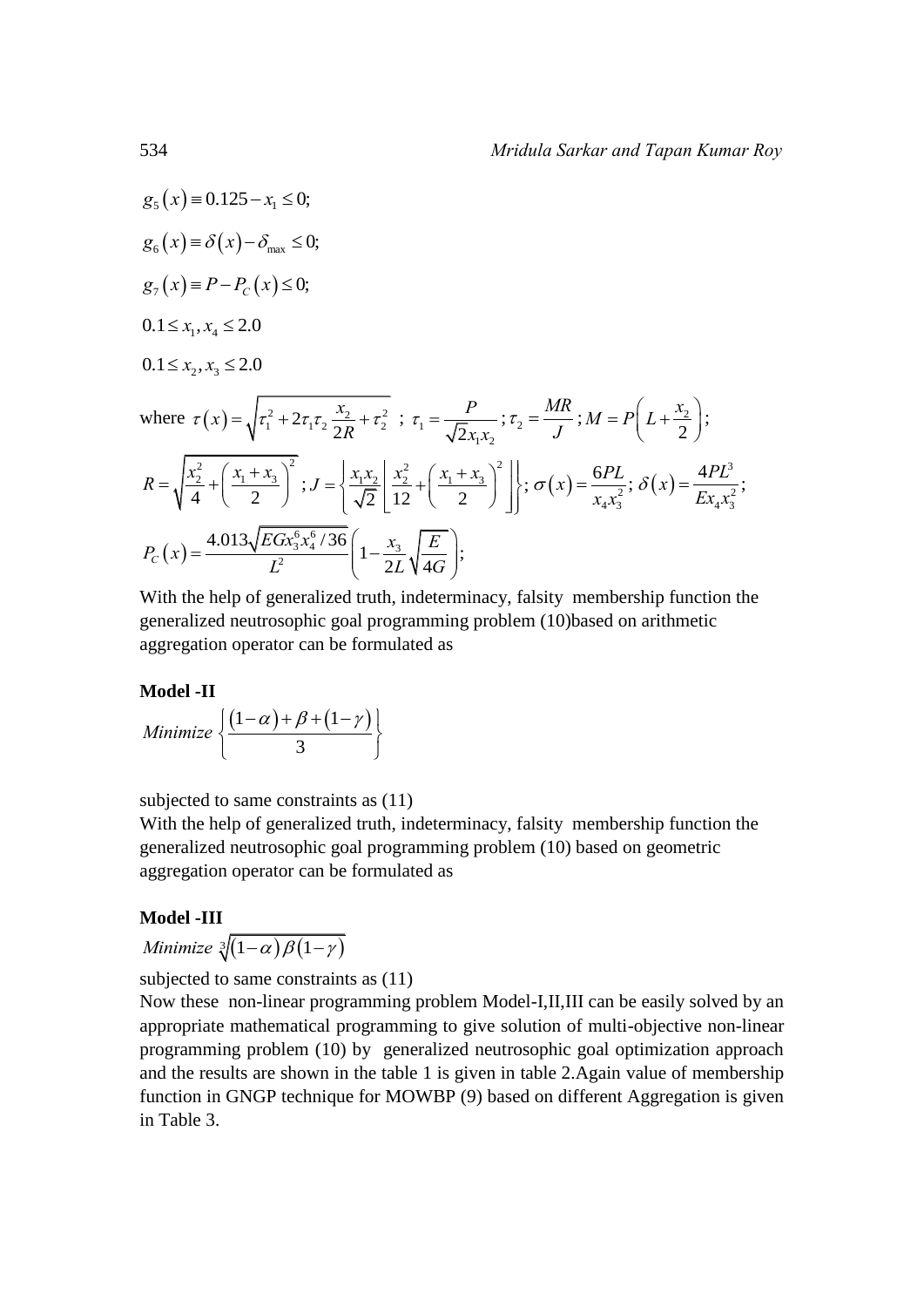| Methods                                                                                                                      | $x_i$ in | $x_2$ in  | $x_3$ in       | $x_4$ in | C(X) | $\delta(X)$    |
|------------------------------------------------------------------------------------------------------------------------------|----------|-----------|----------------|----------|------|----------------|
| <b>Generalized Fuzzy Goal</b><br>programming(GFGP)<br>$w_1 = 0.15$                                                           | 1.297612 | 0.9717430 | 1.693082       | 1.297612 | 3.39 | 0.20           |
| Generalized<br><b>Intuitionistic Fuzzy</b><br>Goal<br>programming(GIFGP)<br>$w_1 = 0.15$ $w_3 = 0.8$                         | 1.297612 | 0.9717430 | 1.693082       | 1.297612 | 3.39 | 0.20           |
| Generalized<br>Neutrosophic Goal<br>programming (GNGP)<br>$w_1 = 0.4, w_2 = 0.3, w_3 = 0.7$                                  | 1.347503 | 0.7374240 | $\overline{2}$ | 1.347503 | 3.39 | $\overline{2}$ |
| Generalized<br>Intuitionistic Fuzzy<br>optimization (GIFGP)<br>based on Arithmetic<br>Aggregation<br>$w_1 = 0.15, w_3 = 0.8$ | 1.297612 | 0.9717430 | 1.693082       | 1.297612 | 3.39 | 0.20           |
| Generalized<br>Neutosophic<br>optimization (GNGP)<br>based on Arithmetic<br>Aggregation<br>$w_1 = 0.4, w_2 = 0.3, w_3 = 0.7$ | 1.347503 | 0.7374240 | $\overline{2}$ | 1.347503 | 3.39 | 0.20           |
| Generalized<br>Intuitionistic Fuzzy<br>optimization (GIFGP)<br>based on Geometric<br>Aggregation<br>$w_1 = 0.15, w_2 = 0.8$  | 1.372    | 0.697176  | $\overline{2}$ | 1.37200  | 3.39 | 0.2            |
| Generalized<br>Neutosophic<br>optimization (GNGP)<br>based on Geometric<br>Aggregation<br>$w_1 = 0.4, w_2 = 0.3, w_3 = 0.7$  | 1.372    | 0.6971    | $\overline{2}$ | 1.372    | 3.39 | 0.2            |

**Table 2:** Comparison of GNGP solution of MOWBP (9) based on different Aggregation

Here we almost same solutions for the different value of  $w_1, w_2, w_3$  in different aggregation method for objective functions. From Table .2 it is clear that the cost of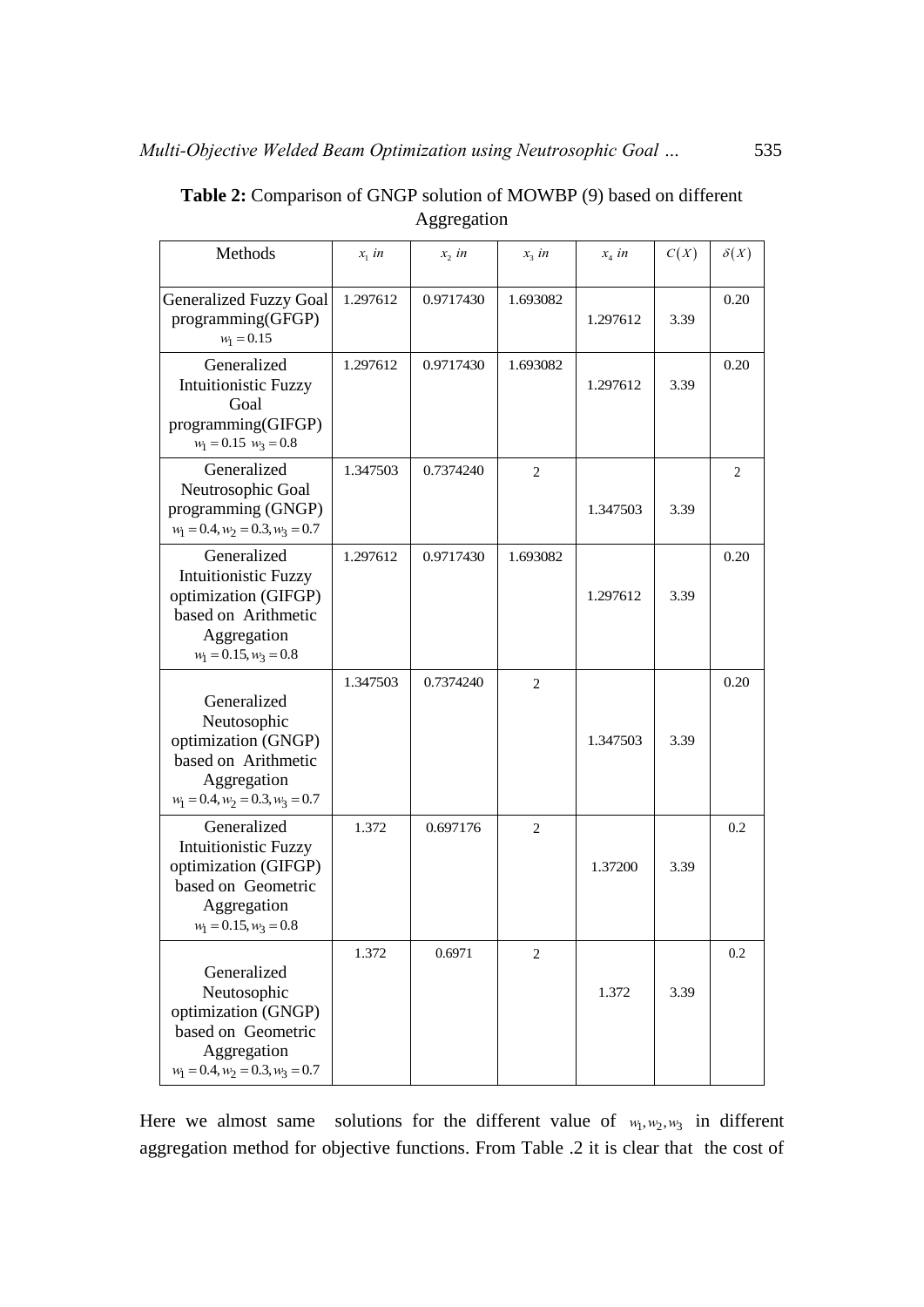welding and deflection are almost same in fuzzy and intuitionistic fuzzy as well as neutrosophic optimization technique. Moreover it has been seen that desired value obtained in different aggregation method have not affected by variation of methods in perspective of welded beam design optimization.

# **7. CONCLUSIONS**

The research study investigates that neutrosophic goal programming can be utilized to optimize a nonlinear welded beam design problem. . The results obtained for different aggregation method of the undertaken problem show that the best result is achieved using geometric aggregation method. The concept of neutrosophic optimization technique allows one to define a degree of truth membership, which is not a complement of degree of falsity; rather, they are independent with degree of indeterminacy. As we have considered a non-linear welded beam design problem and find out minimum cost of welding of the structure as well as minimum deflection, the results of this study may lead to the development of effective neutrosophic technique for solving other model of nonlinear programming problem in different field.

**Conflict of interests**: The authors declare that there is no conflict of interests.

# **ACKNOWLEDGEMENT**

The research work of Mridula Sarkar is financed by Rajiv Gandhi National Fellowship (F1-17.1/2013-14-SC-wes-42549/(SA-III/Website)),Govt of India.

TKR participated in result analysis in the manuscript. MS carried out rest of things in manuscript.

# **REFERENCES**

- [1] Zadeh, L.A. (1965). Fuzzy set. *Information and Control, 8(3)*, 338-353.
- [2] Coello, C.A.C. 2000b. Use of a self-adaptive penalty approach for engineering optimization problems. Comput. Ind., 41: 113-127. DOI: 10.1016/S0166- 3615(99)00046-9.
- [3] Reddy , M. J.; Kumar, D. N.; ,''An efficient multi-objective optimization algorithm based on swarm intelligence for engineering design'' *Engineering Optimization,*Vol. 39, No. 1, January 2007, 49–68.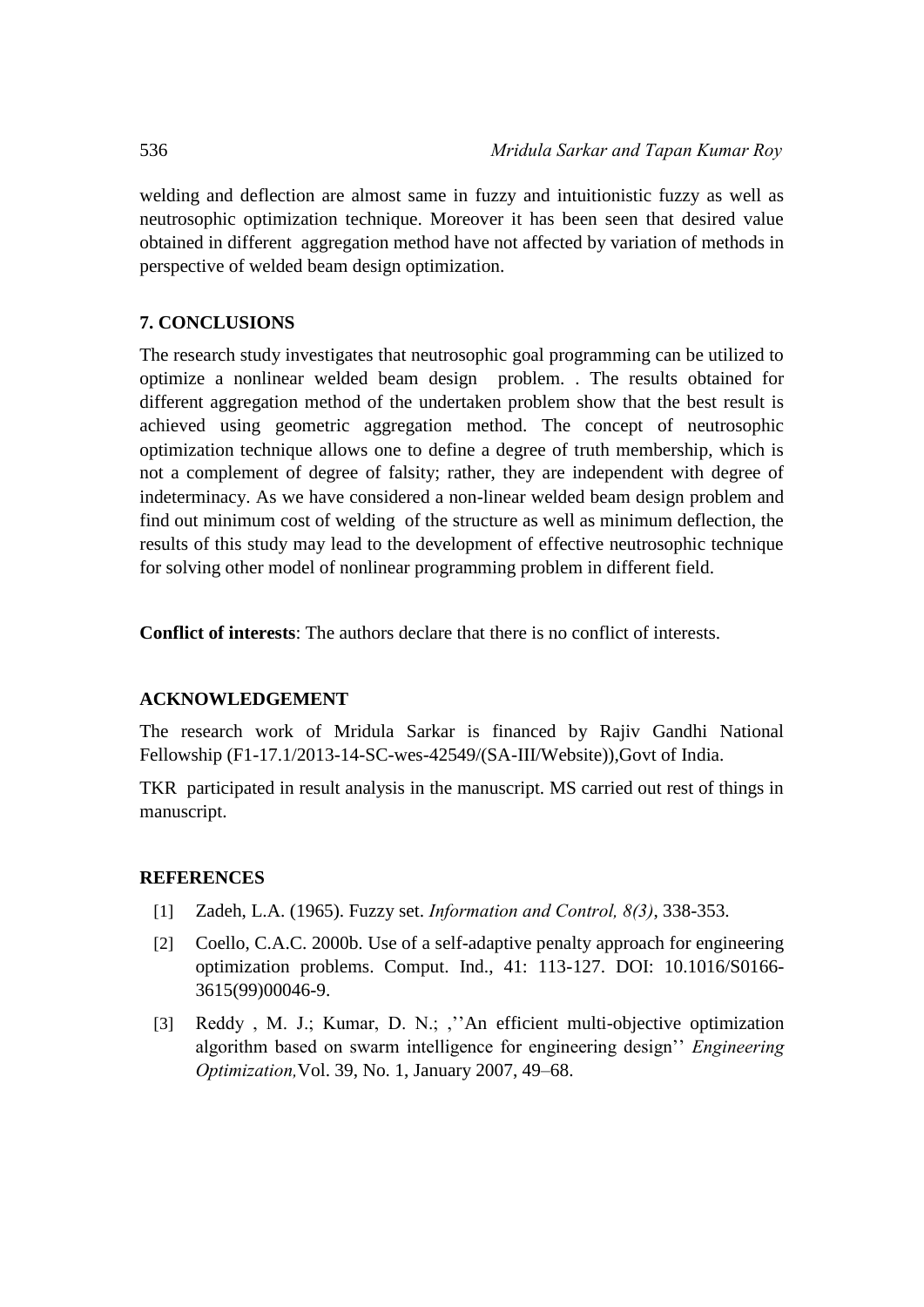- [4] Carlos A. Coello Coello,''Solving Engineering Optimization Problems with the Simple Constrained Particle Swarm Optimizer'', Informatica 32 (2008) 319–326.
- [5] Lee,K.S., Geem,Z.W. ''A new meta-heuristic algorithm for continuous engineering optimization: harmony search theory and practice''Comput. Methods Appl. Mech. Engrg. 194 (2005) 3902–3933.
- [6] S. Kazemzadeh Azada, ,O. Hasançebia and O. K. Erol ''Evaluating efficiency of big-bang big-crunch algorithm in benchmark engineering optimization problems'',Int. J. Optim. Civil Eng., 2011; 3:495-505.
- [7] Hasançebi, O. and Azad ,S.K.''An efficient metaheuristic algorithm for engineering optimization: SOPT'' int. j. optim. civil eng., 2012; 2(4):479-487.
- [8] Mahdavi , M. , Fesanghary , M., Damangir, E. , ''An improved harmony search algorithm for solving optimization problems'' Applied Mathematics and Computation 188 (2007) 1567–1579.
- [9] Atanassov, K. T. (1986). Intuitionistic fuzzy sets. *Fuzzy Sets and Systems,20(1)*, 87-96.
- [10] Smarandache, F. (1995). Neutrosophy, neutrosophic probability, set and logic, Amer. Res. Press, Rehoboth, USA,105.
- [11] Shuang Li,G. and Au,S.K.''Solving constrained optimization problems via Subset Simulation''2010 4th International Workshop on Reliable Engineering Computing (REC 2010),doi:10.3850/978-981-08-5118-7 069.
- [12] Yanling Wei, Jianbin Qiu, Hamid Reza Karimi, Reliable ''Output Feedback Control of Discrete-Time Fuzzy Affine Systems With Actuator Faults'' Doi: 10.1109/TCSI.2016.2605685,2016,1-12.
- [13] Yanling Wei, Jianbin Qiu, Hak-Keung Lam, and Ligang Wu," Approaches to T-S Fuzzy-Affine-Model-Based Reliable Output Feedback Control for Nonlinear It^o Stochastic Systems''2016, DOI 10.1109/TFUZZ.2016.2566810,pp-1-14.
- [14] Sarkar ,M .,Dey ,Samir.,Roy,T.K.,''Multi-Objective Neutrosophic Optimization Technique and its Application to Structural Design'', International Journal of Computer Applications (0975 – 8887) Vol 148 – No.12, August 2016.
- [15] Das, P., Roy,T.K.,''Multi-objective non-linear programming problem based on Neutrosophic Optimization Technique and its application in Riser Design Problem'' Neutrosophic Sets and Systems, (88-95),Vol. 9, 2015.
- [16] K. Deb, Optimal design of a welded beam via genetic algorithms, AIAA Journal 29 ,(11) 1991. 2013–2015.